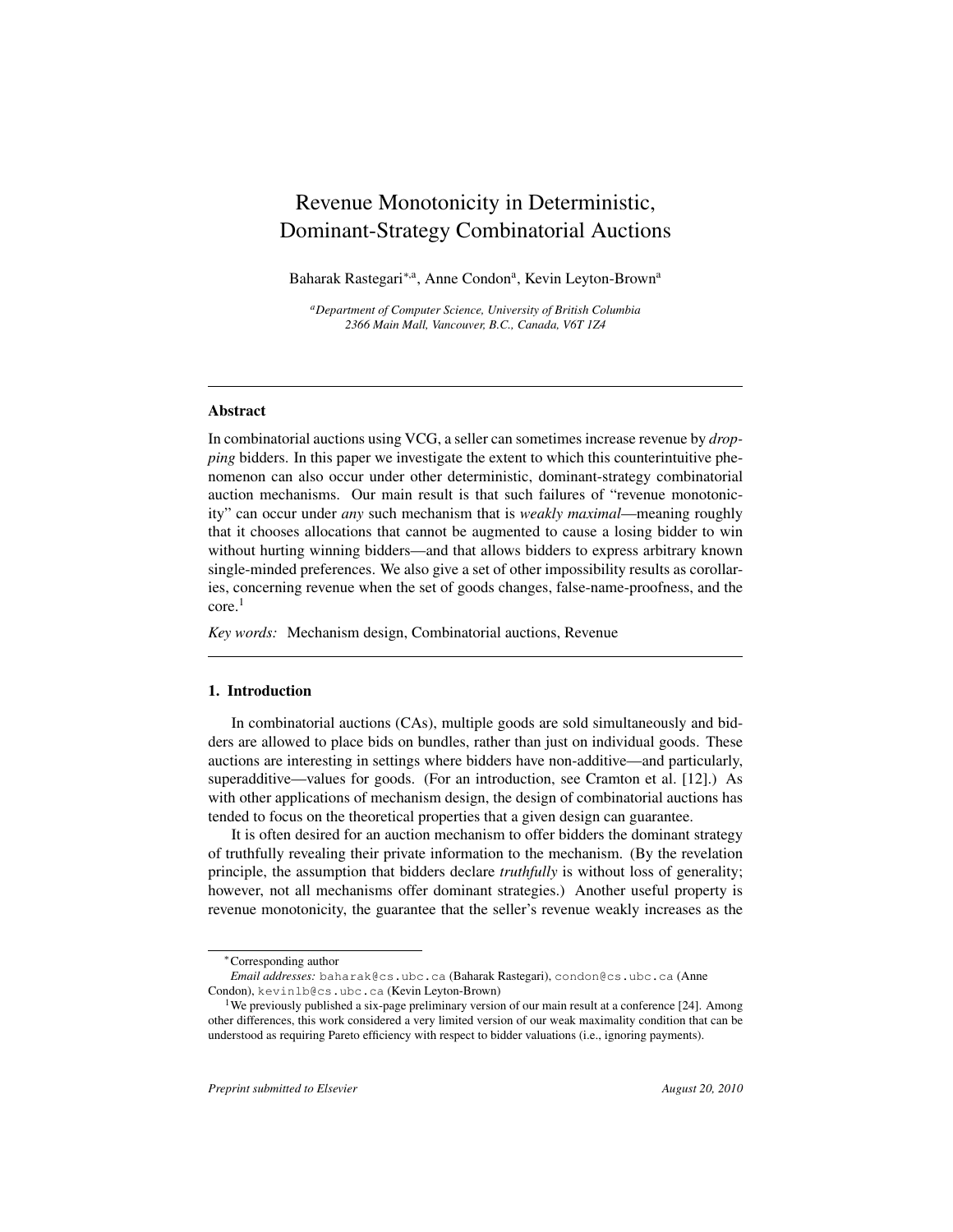number of bidders grows. Revenue monotonicity is important because, without it the auctioneer has an incentive to disqualify bidders to increase revenue. Similarly, in such auctions a bidder might find it profitable to place pseudonymous bids in order to reduce the seller's revenue.

We begin with a discussion of related work in the literature concerning dominant strategy truthfulness and revenue monotonicity.

#### *1.1. Dominant Strategy Implementation*

Considerable research has characterized the space of social choice functions that can be implemented in dominant strategies. A classic result of Roberts [26] showed that for bidders with unrestricted quasilinear valuations, affine maximizers are the only dominant-strategy-implementable social choice functions. Subsequent work has focused mainly on restricted classes of preferences [27, 17, 9, 29, 11].

The VCG mechanism [31, 10, 16] has gained substantial attention in mechanism design literature because of its strong theoretical properties. In particular, it offers dominant strategies and achieves efficiency. Indeed, no substantially different (technically, no non-Groves) mechanism can guarantee these properties for agents with general quasilinear valuations [15]. VCG is computationally intractable<sup>2</sup>, thus, there have been many attempts to design feasible dominant strategy truthful mechanisms, even if for restricted classes of valuations. Archer and Tardos [2], Andelman and Mansour [1] and Mu'alem and Nisan [19] studied the design of dominant strategy truthful mechanisms for combinatorial settings with single-parameter agents: agents whose private information can be encoded in a single positive real number. Babaioff et al. [6, 7] studied CA design in single-value domains under the further assumption that each agent has the same value for all desired outcomes. Yokoo et al. [34, 35, 33] studied the design of dominant strategy truthful mechanisms for settings in which bidders may submit multiple bids using pseudonyms.

#### *1.2. Revenue Monotonicity*

A main concern for auctioneers is an auction's revenue. In this paper we focus on a particular revenue-related property: that a seller's revenue from an auction is guaranteed weakly to increase as the number of bidders grows. Ausubel and Milgrom [4] dubbed this property *bidder monotonicity*. In order to emphasize that we are concerned with monotonicity of revenue—as compared to some other auction property—we prefer the term *bidder revenue monotonicity*. This can be contrasted with e.g., *good revenue monotonicity*, the property that a seller's revenue from an auction is guaranteed to weakly increase as the number of goods at the auction grows. We are primarily interested in the former property; thus, as a shorthand we abbreviate bidder revenue monotonicity simply as *revenue monotonicity*.

It is easy to see that even VCG is not (bidder) revenue monotonic. Following an example due to Ausubel and Milgrom [5], consider an auction with three bidders and two goods for sale. Suppose that bidder 2 values the bundle of both goods at \$2

<sup>&</sup>lt;sup>2</sup>Indeed, VCG has a host of other drawbacks too; see, e.g., Rothkopf [28].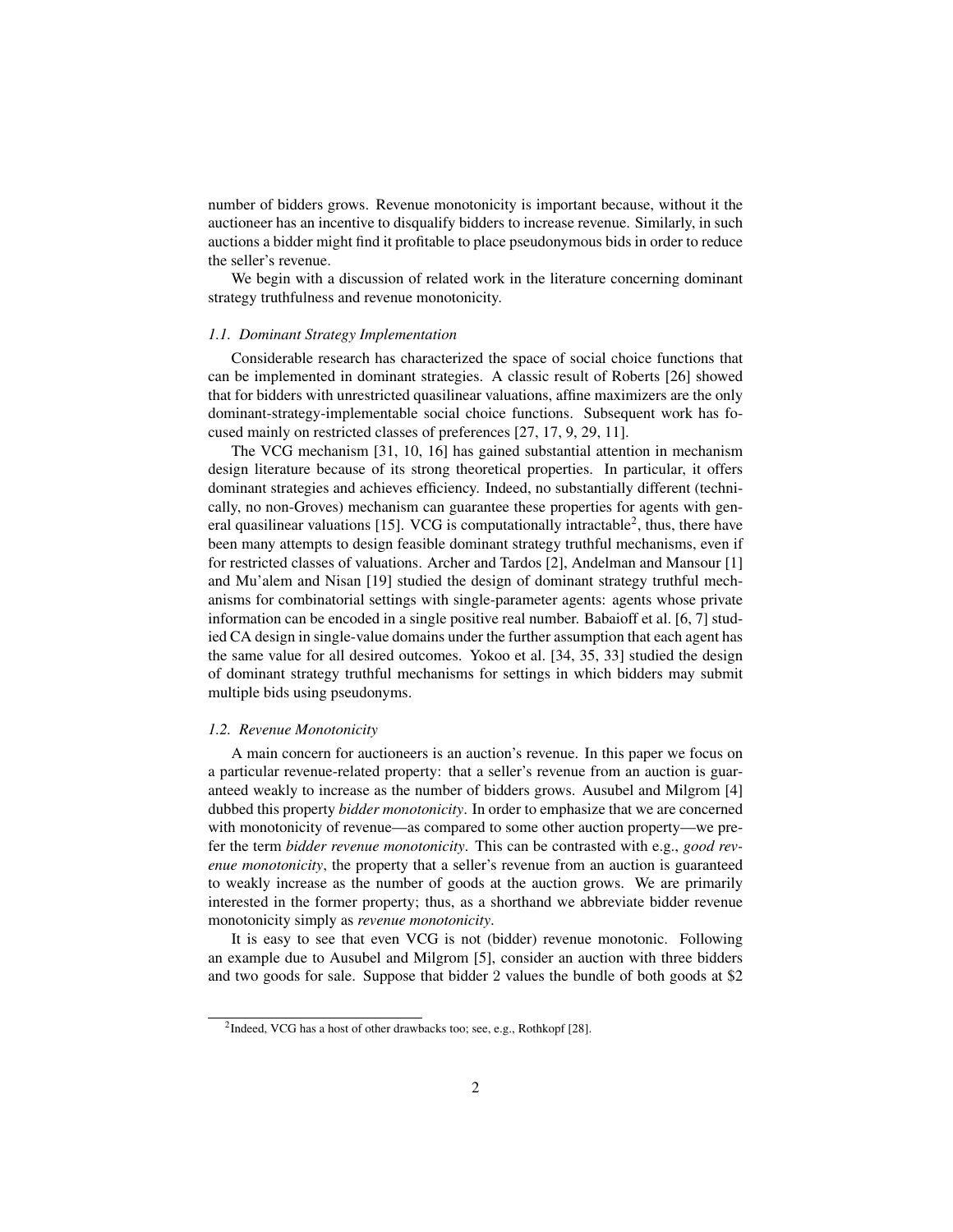billion whereas bidder 1 and bidder 3 value the first and the second goods at \$2 billion respectively. The VCG mechanism awards the goods to bidders 1 and 3 for the price of zero, yielding the seller zero revenue. However, in the absence of either bidder 1 or bidder 3, the auction would generate \$2 billion in revenue.

Different approaches have been proposed for understanding the extent of revenue non-monotonicity problems. One approach has considered VCG's performance under restricted valuation classes. Say that *the combined valuation of bidders satisfies bidder* submodularity if and only if for any bidder  $i$  and any two sets of bidders  $S$  and  $S'$  with  $S \subseteq S'$ , it is the case that  $V_{S \cup \{i\}}^* - V_S^* \ge V_{S' \cup \{i\}}^* - V_{S'}^*$ , where  $V_S^*$  is the maximum social welfare achievable under  $S$ . Ausubel and Milgrom [4] showed that if the combined valuation of bidders satisfies bidder submodularity then VCG is guaranteed to be revenue monotonic. Bidder submodularity is implied by the *goods are substitutes* condition (see, e.g., Ausubel and Milgrom [4] for a definition). However, in many application domains for which combinatorial auctions have been proposed, goods are not substitutes and bidders' valuations exhibit complementarity. We therefore wish to investigate revenue monotonicity in domains where arbitrary complementarity may exist. The simplest such domain is that of known single-minded bidders. Roughly speaking, a known single-minded bidder desires only a specific, known bundle, valuing that bundle and all its supersets at the same amount and any other bundle at zero. Note that VCG is not revenue monotonic in this domain, as demonstrated in the above example.

Day and Milgrom [13] showed that, under the assumption that bidders follow a socalled "best-response truncation strategy," auctions that always select an outcome that is in the core with respect to declared valuations (so-called core-selecting auctions) are revenue monotonic when they select a core outcome that minimizes the seller's revenue. (A precursor to this result also appeared in Ausubel and Milgrom [4].) Thus, the ascending proxy auction proposed by Ausubel and Milgrom [4] and the clock-proxy auction proposed by Ausubel et al. [3] are both revenue monotonic when agents play such a best-response strategy, but do not offer dominant strategies. Other mechanisms that have been proposed for use in practice similarly lack dominant strategies (see, e.g., Bernheim and Whinston [8], Rassenti et al. [23] and Porter et al. [22]); we are not aware of any result in the literature that shows whether or not they are revenue monotonic.

While revenue monotonicity *is* a feature of some auction mechanisms that have been deployed in practice, dominant strategies *are* (perhaps surprisingly) uncommon. This fact underscores the practical importance of revenue properties like revenue monotonicity, while pointing out that auctioneers are willing to sacrifice the strategic simplicity of dominant strategies.

#### *1.3. Overview of Our Work*

In our work, we ask whether there exists a combinatorial auction mechanism that allows bidders to express arbitrary known single-minded preferences and that is both dominant strategy truthful and revenue monotonic.

If dominant strategy truthfulness and revenue monotonicity are the only conditions we require, it is easy to answer the above question in the affirmative. Specifically, we can offer all goods as one indivisible bundle using a second-price sealed-bid auction. However, this mechanism is unappealing, because it is combinatorial only in a degenerate sense. If we want to require the mechanism to allocate the goods more sensibly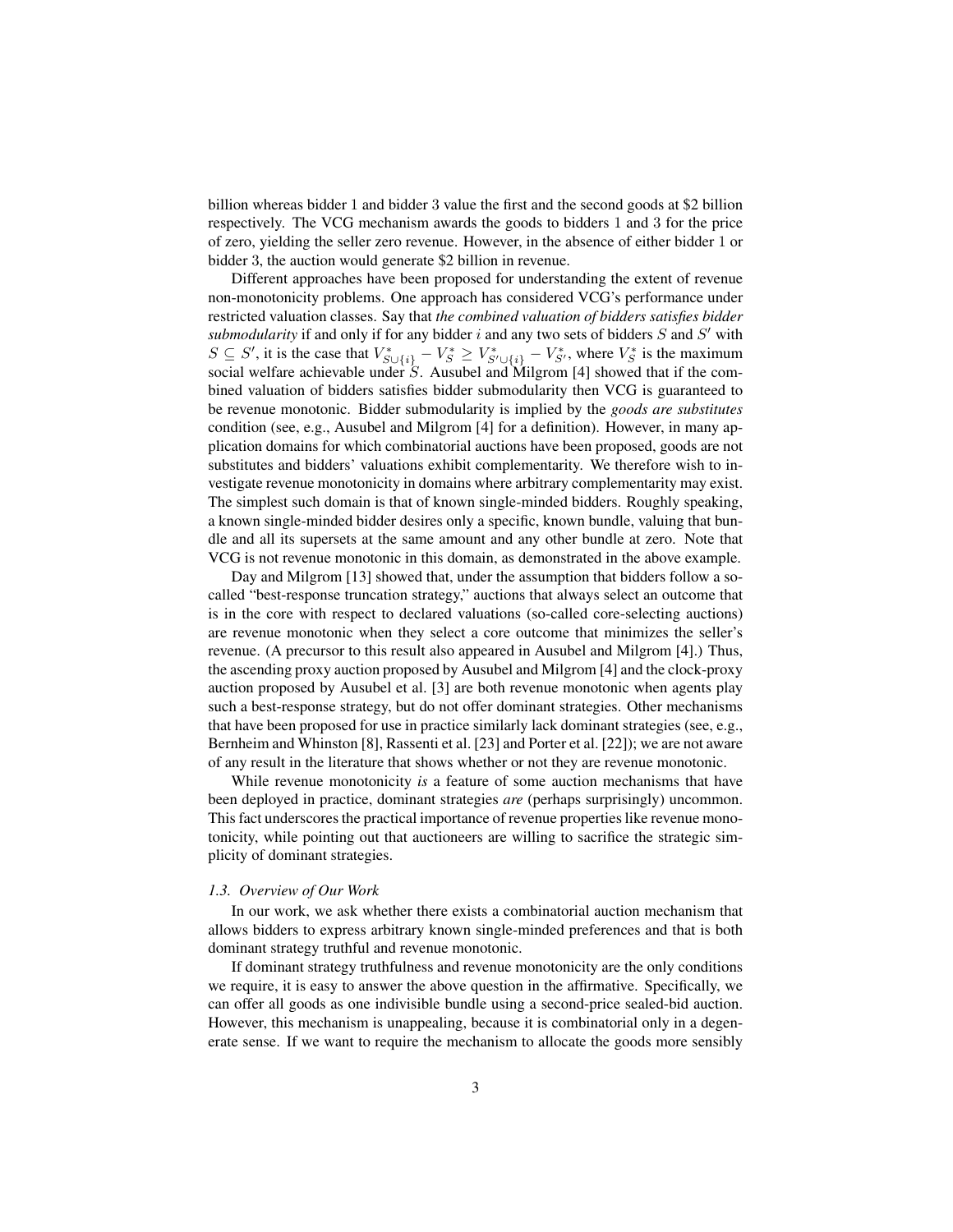than through a static prebundling, we must ask for some further property. Very restrictively, we could require efficiency. In this work, we exchange efficiency for the much more inclusive notion of *weak maximality*. While efficiency requires the mechanism to choose an allocation that maximizes social welfare, weak maximality requires that the mechanism choose an allocation that cannot be augmented to make some bidder better off, while making none worse off.

Our main result roughly states that, when bidders are allowed to express arbitrary known single-minded preferences, no deterministic, dominant-strategy combinatorial auction mechanism is revenue monotonic (we further assume "weak maximality", "consumer sovereignty" and "participation"; see Section 2). As noted above, none of the auctions in practical use offer dominant strategies; in contrast, at least some are revenue monotonic (given behavioral assumptions). Our impossibility result helps to explain this phenomenon: if revenue monotonicity is an important property in practice, deployed deterministic mechanisms will be unable to offer dominant strategies.<sup>3</sup>

In Section 2 we define terminology for discussing combinatorial auction mechanisms and their properties. We present our main impossibility result in Section 3. As corollaries, in Section 4 we prove similar impossibility results concerning the existence of mechanisms that yield weakly increasing revenue as the set of goods (rather than bidders) increases, that are false-name-proof (i.e., that offer truthful dominant strategies when agents are able to submit multiple bids under different identities), and that choose outcomes guaranteed to belong to the core.

## 2. Preliminaries

In this section we define terminology for discussing combinatorial auction mechanisms. To keep our presentation concise and convey intuition, we provide informal and intuitive definitions and defer many technicalities to the appendix. For the same purpose, we restrict our attention to the most restricted class of bidders that our result applies to, *known single-minded bidders*. Note that an impossibility result, such as ours, becomes stronger under a more restricted setting.

# *2.1. Bidders*

We use N and G to denote the set of bidders present in an auction and the set of goods available for sale, respectively. Auction mechanisms generally work for any given set of bidders and goods. In this work we want to reason about changing the setting to include or exclude bidders or goods. Therefore, we define a universal set of possible bidders  $\mathbb N$  to be  $\{1, 2, \ldots, n\}$ , and a universal set of goods  $\mathbb G$ . In any auction,  $N \subseteq \mathbb{N}$  and  $G \subseteq \mathbb{G}$ .

A *valuation function* describes the values that a bidder holds for subsets of the set of goods in  $G$ . Let  $v_i$  denote bidder i's valuation function.

A *valuation profile* is an *n*-tuple  $v = (v_1, \ldots, v_n)$ , where, for every participating bidder  $i$ ,  $v_i$  is a valuation function. We adopt the convention that valuation profiles

<sup>3</sup> In contrast, we show in [25] that there exist *randomized*, dominant-strategy mechanisms that are revenue monotonic.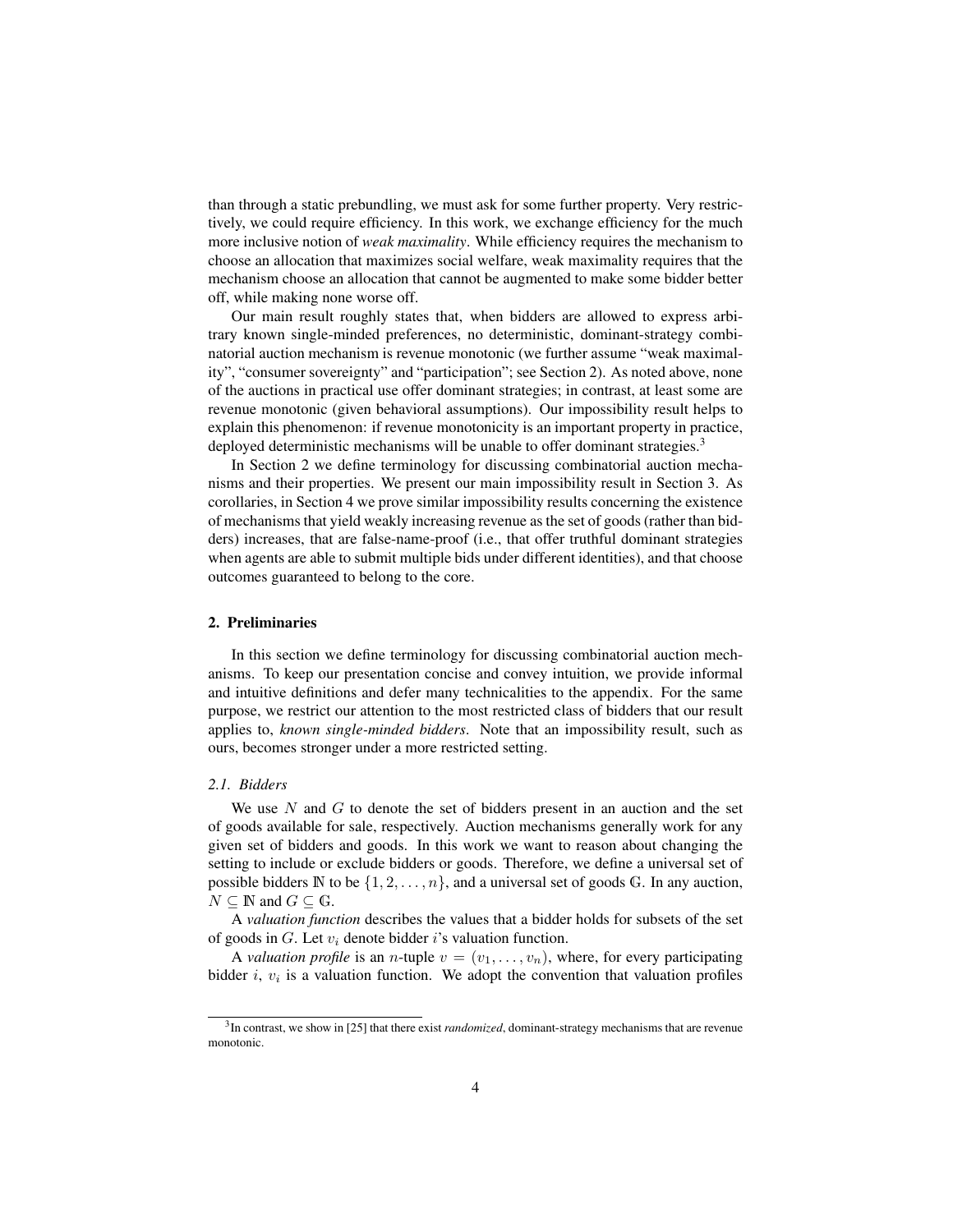always have one entry for every potential bidder, regardless of the number of bidders who participate in the auction. We use the symbol  $\varnothing$  in such tuples as a placeholder for each non-participating bidder (i.e., each bidder  $i \notin N$ ). Let  $v_{-i}$  denote  $(v_1, \ldots, v_{i-1}, \emptyset, v_{i+1}, \ldots, v_n)$ . Note that if  $i \notin N$ , then  $v = v_{-i}$ .

If asked to reveal her valuation, a bidder may not tell the truth. Denote the declared valuation function of a (participating) bidder i as  $\hat{v}_i$ . Let  $\hat{v}$  be the declared valuation<br>profile. He the same potation to describe declared valuation profiles as valuation pro profile. Use the same notation to describe declared valuation profiles as valuation profiles (e.g., all declared valuation profiles are *n*-tuples), and furthermore write  $(v_i, \hat{v}_{-i})$ to denote  $(\widehat{v}_1, \ldots, \widehat{v}_{i-1}, v_i, \widehat{v}_{i+1}, \ldots, \widehat{v}_n).$ <br>The class of *unknown* single minded by

The class of *unknown single-minded bidders*, or simply *single-minded bidders*, was first introduced by Lehmann et al. [18]. Informally, a participating bidder  $i$  is singleminded if there exists a particular bundle  $b_i$  such that bidder i has a nonzero valuation only for bundles that contain  $b_i$ , and values all these bundles equally.

Definition 1 (Single-minded bidder). *Bidder* i *is* single-minded *if her valuation function is defined as*

$$
v_i(b'_i) = \begin{cases} v_i & b'_i \supseteq b_i \\ 0 & otherwise, \end{cases}
$$

*where*  $v_i > 0$  *and*  $b_i \subseteq \mathbb{G}$ *.* 

A single-minded bidder *i*'s valuation can be characterized by two parameters:  $\langle b_i, v_i \rangle$ . Therefore, we use  $\langle b_i, v_i \rangle$  and  $v_i$  interchangeably when a bidder is single-minded. We let  $\langle b_i, \hat{v}_i \rangle$  denote the *declared valuation* of single-minded bidder *i.*<br>Kanno single winded biddens on over more positived biddens

*Known single-minded bidders*, an even more restricted bidder model, was first introduced by Mu'alem and Nisan [19]. A bidder  $i$  is known single-minded if she is single-minded and her bundle of interest  $b_i$  is known to the mechanism designer. The valuation of a known single-minded bidder  $i$  can be characterized by the single parameter  $v_i$ , representing i's valuation for any weak superset of bundle  $b_i$ . Thus in this case we use  $v$  to denote a valuation profile for a group of single-minded bidders,  $\hat{v}_i$  to denote the declared valuation of a participating bidder i, and  $\hat{v}$  to denote a tuple consisting of declared valuations for participating bidders and ∅ symbols for non-participating bidders.

#### *2.2. Combinatorial Auction Mechanisms*

A combinatorial auction mechanism is capable of selling multiple goods simultaneously and allows bidders to place bids on bundles. In a known single-minded setting, the mechanism already knows the bundle each bidder is interested in. Thus, the bidders only have to express their value for their bundles of interest.

A *deterministic direct Combinatorial Auction (CA) mechanism* (CA mechanism)  $M^{(ksm)}$  defined for known single-minded bidders over N and G produces an allocation of goods  $a = (a_1(\hat{v}), \ldots, a_n(\hat{v}))$  and a payment vector  $p = (p_1(\hat{v}), \ldots, p_n(\hat{v}))$ for all  $G \subseteq \mathbb{G}$  and  $N \subseteq \mathbb{N}$ , given bidders' declared valuation profile  $\hat{v}$ . Note that for allocations to be feasible, the following must hold: (i)  $\cup_i a_i(\hat{v}) \subseteq G$ , and (ii)  $a_i(\widehat{v}) \cap a_j(\widehat{v}) = \emptyset$  if  $i \neq j$ . Furthermore, a CA mechanism does not allocate goods to, and does not require a payment from, a bidder who is not participating in the auction. That is,  $a_i(\hat{v}) = \emptyset$  and,  $p_i(\hat{v}) = 0$  if  $i \notin N$ .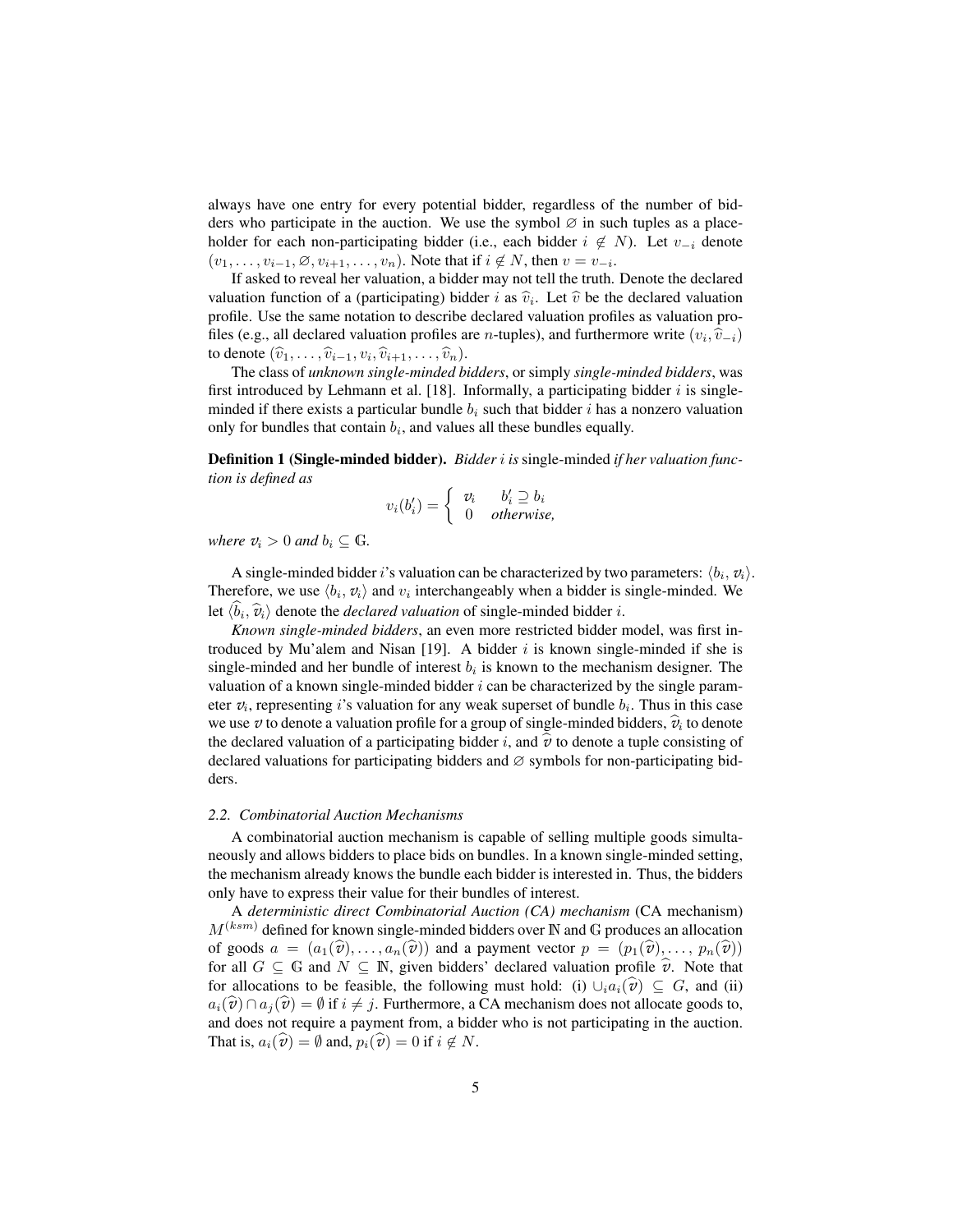We refer to  $(a, p)$  as the outcome of a CA mechanism. We refer to  $a_i$  and  $p_i$  as bidder i's allocation and payment functions respectively. Note that the allocation and payment functions may depend not only on  $\hat{v}$ , but also on b. We denote by  $\mathbb{A}_{N,G}$  the set of all possible ways of allocating goods. The seller may fail to allocate some or all of the goods. For any given allocation  $a \in A_{N,G}$ , we denote by  $a_i$  the set of goods that are allocated to bidder i under a. Whenever  $\hat{v}$  can be understood from the context, we refer to  $a_i(\hat{v})$  and  $p_i(\hat{v})$  by  $a_i$  and  $p_i$ , respectively. If  $\hat{v}_i(a_i) > 0$ , i.e. if  $a_i \supseteq b_i$ , we say that hidder *i* "wine". A losing hidder is a hidder who does not win. We assume we say that bidder  $i$  "wins". A losing bidder is a bidder who does not win. We assume that bidders have quasilinear utility functions; that is, bidder i's utility for bundle  $a_i$  is  $v_i(\mathbf{a}_i)-p_i.$ 

In the next section, we give intuitive and informal definitions for various properties that we would like to require of CA mechanisms. We provide references to formal definitions in Appendix A throughout the section.

#### *2.2.1. Dominant strategy truthfulness*

In mechanism design, it is especially desirable for a mechanism to give rise to dominant strategies, as then there is no need for bidders to reason about each others' behavior in order to maximize their utilities. A CA mechanism M is *truthful* if bidders declare their true valuations to the mechanism in equilibrium. M is *dominant strategy (DS) truthful* if it is a dominant strategy for every bidder to reveal her true preferences (see Definition 19 in Appendix A). Observe that the revelation principle tells us that any social choice function that can be implemented in dominant strategies can also be implemented truthfully in dominant strategies. This means that our conflation of dominant strategies with truth-telling is without loss of generality.

#### *2.2.2. Participation*

It is natural to require that no bidder be made to pay unless she wins. A CA mechanism M satisfies *participation* if and only if any bidder i for whom  $v_i(a_i) = 0$  makes a zero payment to the mechanism (see Definition 20 in Appendix A). Unlike the property of individual rationality (IR), which requires roughly that no bidder has to make a payment more than her value for the bundle she gets, participation does not constrain the payments of bidders who win. Participation is therefore a weaker condition than IR.

## *2.2.3. Efficiency*

As discussed earlier, one of the most commonly-desired properties for an auction mechanism is efficiency. A CA mechanism is *efficient* if its chosen allocation in equilibrium maximizes the social welfare (see Definition 21 in Appendix A).

#### *2.2.4. Revenue Monotonicity*

The revenue of an auction mechanism is the sum over all the payments made by the bidders to the auctioneer. An auction mechanism is *revenue monotonic* if and only if the auctioneer never collects more money when a bidder is dropped (see Definition 22 in Appendix A). Our goal in this paper is to investigate whether broad families of dominant-strategy truthful CA mechanisms satisfy revenue monotonicity.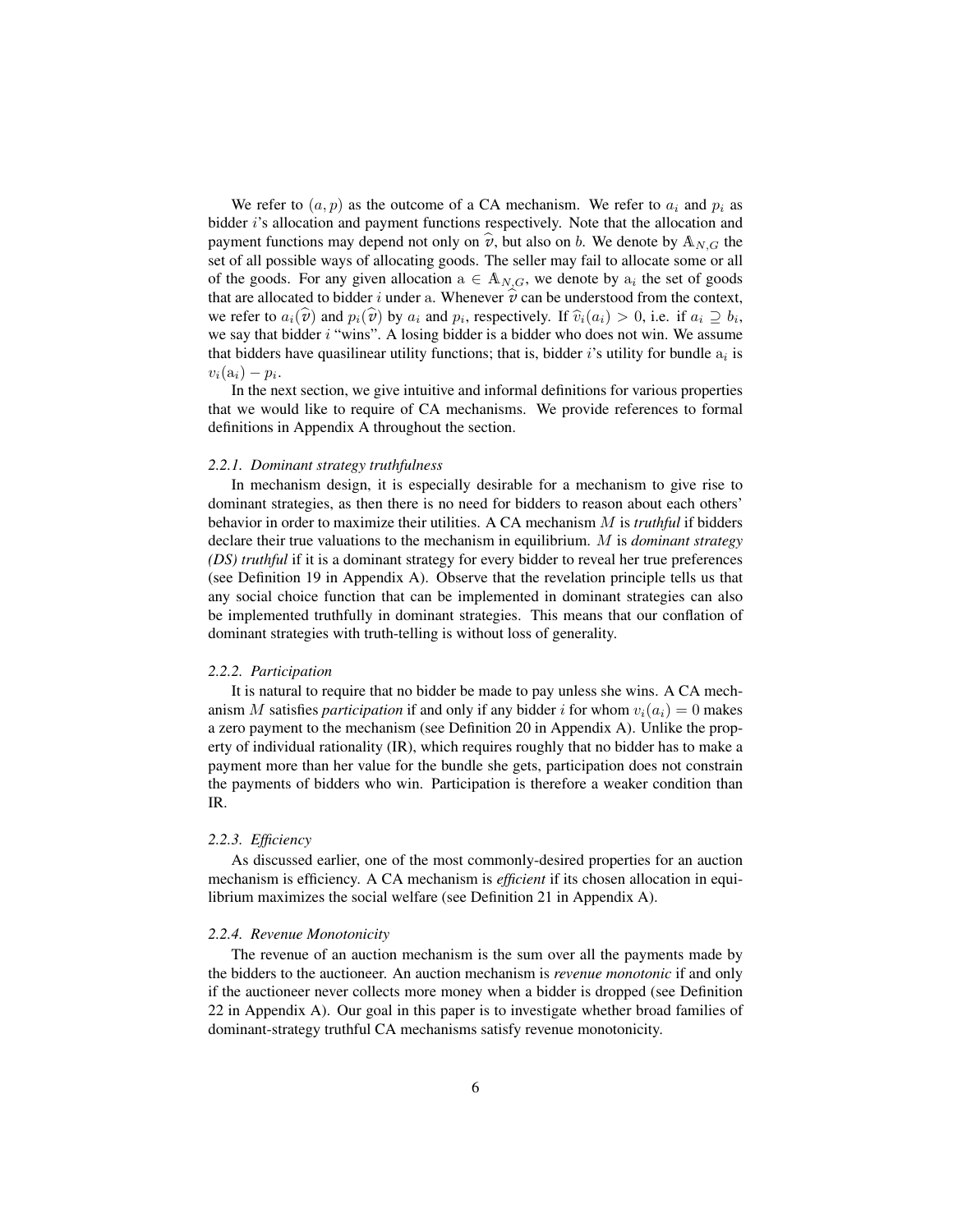## *2.2.5. Weak Maximality*

Consider the *set protocol*, a simple mechanism that offers all goods as one indivisible bundle and uses the second price sealed-bid auction to determine the winner and the payment. It is trivial to show that the set protocol is dominant-strategy truthful and satisfies participation. This mechanism is also revenue monotonic since dropping a bidder cannot cause the second-price bid to increase. However, the set protocol is a combinatorial auction only in a degenerate sense: it pre-bundles all goods and treats them as a single indivisible good. If we are not happy with this solution, we need to require a property that rules out mechanisms like the set protocol.

One popular option is efficiency (see Definition 21). As mentioned above, the only dominant-strategy truthful and efficient CA mechanisms are Groves mechanisms [15]. We have already seen that VCG fails revenue monotonicity; therefore, efficiency may be too strong a condition to require.

We propose instead requiring *weak maximality*. Intuitively, weak maximality requires that the mechanism does not withhold any good, or give it away to a bidder who does not value it, when it is sufficiently valued by a losing bidder. Weak maximality is a less standard property than those we have discussed so far. Thus, we provide a more formal definition of it here. For the fully formal treatment, see Definition 23 in Appendix A.

Consider a truthful CA mechanism  $M^{(ksm)}$  defined for known single-minded bidders, with set of bidders N, set of goods G and set of (known) bundles  $b = (b_1, \ldots, b_n)$ . M is *weakly maximal with respect to bidder* i if and only if there exists a set of nonnegative finite constants  $\alpha_{N,G,b,i,g}$ ,  $4 \forall g \in G$ , such that  $M^{(ksm)}$  always chooses an allocation a where either:

- 1.  $v_i(a_i) > 0$ ; or
- 2. for all allocations a' with  $v_i(a'_i) > \alpha_{N,G,b,i,a'_i}, |a'_i| = 1$ , and  $a'_j = a_j \setminus a'_i$  for all  $j \neq i$ , for some  $j, v_j(a'_j) < v_j(a_j)$ .

Equivalently, we could write condition (1) as  $b_i \subseteq a_i$ , and condition (2) as  $b_j \subseteq a_j$ and  $b_j \nsubseteq a'_j$ .

When a mechanism is weakly maximal with respect to bidder  $i$ , then if  $i$ 's valuation for a single good g is at least  $\alpha_{N,G,b,i,g}$  and if g is not allocated to any other bidder who gets additional value for it, then i is awarded g. The quantities  $\{\alpha_{N,G,b,i,q} \mid g \in G\}$ can be thought of as bidder- and item-specific reserve prices. Observe that the set protocol does not satisfy weak maximality with respect to any bidder, because the winning bidder may be given a good  $q$  that she does not value, even when there exists another bidder  $i$  who values  $q$  and bids more than an arbitrary constant amount.

Many interesting mechanisms are weakly maximal. (The definitions of the concepts that follow, along with the formal statement of the claims and the proofs are given in Appendix B.) Efficient mechanisms, a broad class of affine-maximizing mechanisms, and all mechanisms that are strongly Pareto efficient with respect to bidders'

<sup>&</sup>lt;sup>4</sup>The reader may be surprised that these constants depend on N, G and b as well as i and q. A full explanation requires the formal details developed in Appendix A. Intuitively, the constants are allowed to vary for different sets of participating bidders  $N \in \mathbb{N}$ , available goods  $G \in \mathbb{G}$ , and known bundles  $b \in (2^G)^n$ .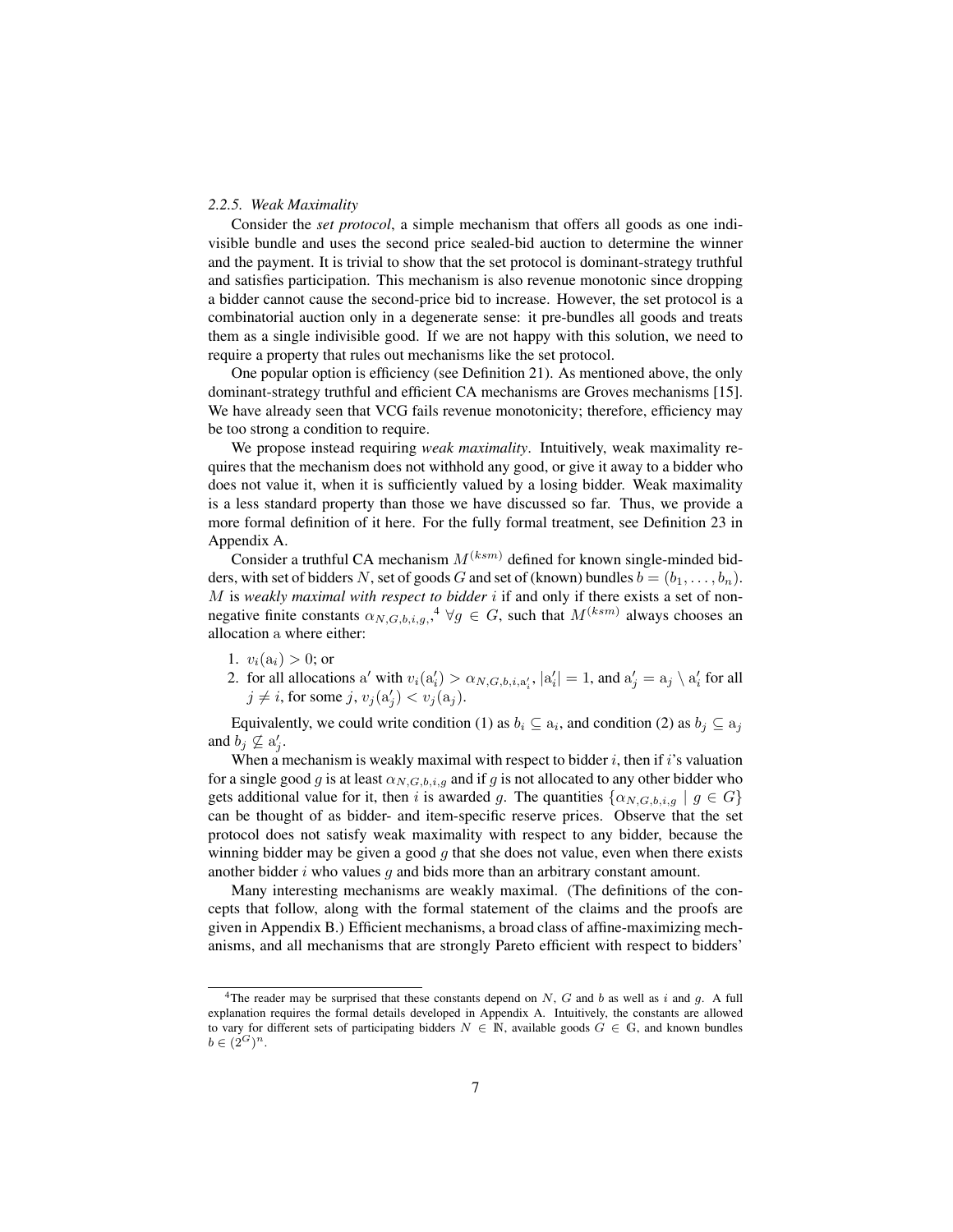valuations are weakly maximal. Indeed, we can show that all these mechanisms satisfy an even stronger constraint, *maximality*. Note that requiring a weaker constraint makes our impossibility result stronger.

Our weak maximality property is related to the *reasonableness* condition of Nisan and Ronen [21], which says that whenever an item is desired by a single agent only, that agent must receive the item. If  $\alpha_{N,G,b,i,g}$ 's are all set to zero, then weak maximality implies reasonableness. However, reasonableness does not imply weak maximality. Consider the case where there are exactly two bidders who desire an item. Reasonableness still holds even if that item is never allocated to either of the agents, regardless of their declarations; however, such an allocation rule would violate weak maximality.

## *2.2.6. Consumer sovereignty*

A CA mechanism M satisfies *consumer sovereignty* if any bidder can win any bundle she desires by bidding at or above a finite amount that may depend on the declarations of the other bidders (see Definition 24 in Appendix A). Practical auctions usually satisfy consumer sovereignty; see Feigenbaum et al. [14], upon which we base our definition.

It is useful at this point to contrast consumer sovereignty with weak maximality. Consumer sovereignty implies that e.g. a bidder  $i$  surely wins the good she desires, g, by bidding at or above some finite amount. In contrast, weak maximality does not imply that i necessarily wins  $q$  if she values it at or above the bidder-specific reserve price.

## *2.3. Criticality for known single-minded bidders*

Consider a mechanism defined for known single-minded bidders. We say that the mechanism *offers critical values to bidder* i if two properties hold. First, bidder i wins whenever she bids more than some critical value that depends only on the other bidders' declarations, and loses whenever she bids less. Second, bidder i's payment is equal to this critical value if she wins, and is zero otherwise. A mechanism defined for known single-minded bidders satisfies criticality if it offers critical values to all bidders.

Definition 2 (Criticality). *A CA mechanism* M *defined for known single-minded bidders satisfies* criticality *if and only if*  $\forall b = (b_1, b_2, \dots, b_n) \in (2^G)^n$  *and*  $\forall \hat{v}_{-i}$ *, there exists a* critical value  $cv_{b,i}(\hat{v}_{-i}) \in \mathbb{R} \cup \{\infty\}$  *where:* 

- *if*  $\hat{v}_i > cv_b$ ,  $(\hat{v}_{-i})$ , *i* wins and pays  $cv_b$ ,  $(\hat{v}_{-i})$ ;
- *if*  $\widehat{v}_i < cv_{b,i}(\widehat{v}_{-i}),$  *i loses and pays 0.*

Whenever  $b$  is understood from the context, we drop it from the subscript, writing  $cv_i(\hat{v}_{-i})$ . The following result can be straightforwardly obtained from necessary and sufficient conditions for dominant-strategy truthfulness (see, e.g., Mu'alem and Nisan [19] and Nisan [20]).

Theorem 3 (Following Lehmann et al. [18] and Mu'alem and Nisan [19]). *Any CA mechanism defined for known single-minded bidders that satisfies dominant-strategy truthfulness and participation also satisfies criticality.*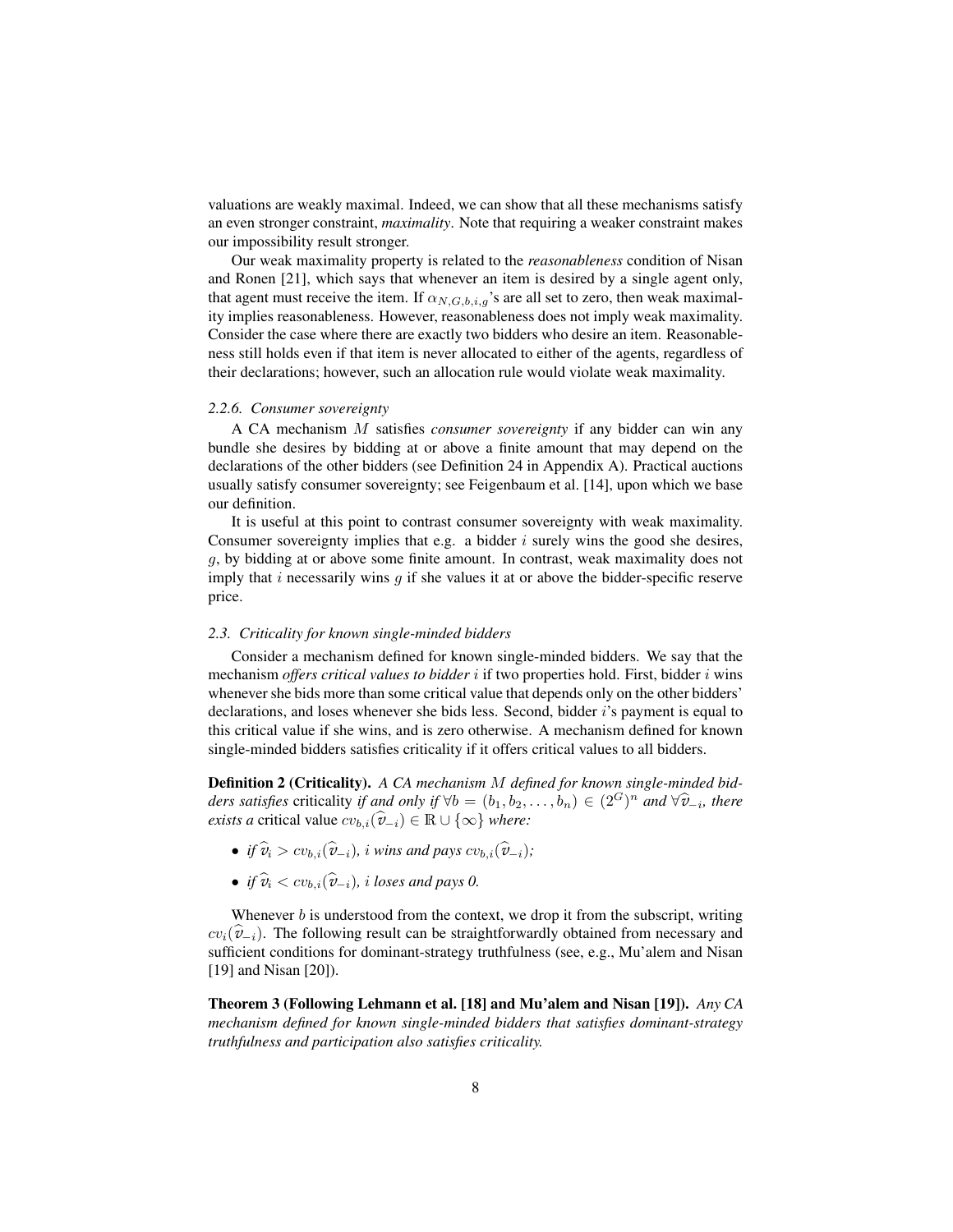The following corollary, which immediately follows from Theorem 3 and consumer sovereignty, is used in the proof of our main theorem.

Corollary 4. *Any CA mechanism defined for known single-minded bidders that satisfies dominant-strategy truthfulness, participation, and consumer sovereignty offers finite critical values to all bidders.*

## 3. Impossibility of Revenue Monotonicity

In this section we turn to our main claim, that no CA mechanism can be revenue monotonic if it satisfies our desired properties of dominant-strategy truthfulness, participation, consumer sovereignty and weak maximality with respect to at least two bidders. We begin by giving an example of how an existing inefficient mechanism fails revenue monotonicity, and then prove the general result.

#### *3.1. An Example with an Inefficient Mechanism*

In the introduction we gave a well-known example showing that VCG does not satisfy revenue monotonicity. Now we show—we believe, for the first time—that another widely-studied mechanism also fails revenue monotonicity, even though it does not have an efficient allocation rule. The existence of such an example is not surprising given our impossibility theorem; however, it offers intuition for what follows.

Lehmann et al. [18] introduced an inefficient, dominant-strategy truthful, direct CA mechanism for single-minded bidders. Naming it after its authors, we call the mechanism LOS. Like VCG, LOS satisfies participation and consumer sovereignty. LOS is also strongly Pareto efficient with respect to bidders' valuations (see Definition 28 in Appendix A), and so satisfies weak maximality with respect to all bidders.

Let  $ppg_i = v_i/|b_i|$ , bidder *i*'s declared price per good. LOS ranks bids in a list L in decreasing order of  $ppq$ , and then greedily allocates bids starting from the top of  $L$ . Thus, each bidder i's bid is granted if  $b_i$  does not conflict with any previously allocated bids. If *i*'s bid is allocated she is made to pay  $|b_i| * v_{inext}/|b_{inext}|$ , where  $inext$  is the first bidder following  $i$  in  $L$  whose bid was denied but would have been allocated if  $i$ 's bid were not present. Bidder  $i$  pays zero if she does not win or if there is no bidder inext.

Consider three bidders  $\{1, 2, 3\}$  and two goods  $\{g_1, g_2\}$ . Let the true valuations of bidder 1, 2 and 3 be  $\langle {g_1}, {v_1}\rangle$ ,  $\langle {g_1}, {g_2}, {v_2}\rangle$  and  $\langle {g_2}, {v_3}\rangle$ , respectively. Now consider the following conditions on the bidders' valuations: (1)  $v_1 > v_3 > v_2/2$ ; (2)  $v_2 > 0$ . It is possible to assign values to the  $v_i$ 's in a way that satisfies both conditions: e.g.,  $v_1 = 5$ ,  $v_2 = 4$  and  $v_3 = 3$ .

We will demonstrate that the auctioneer's revenue under LOS can be increased by dropping a bidder whenever the bidders and their valuations are as described above. From Condition 1,  $ppg_1 > ppg_3 > ppg_2$  and therefore bidders 1 and 3 win. Each pays zero, so the total revenue is zero. To see this, note that the next bidder in the list after bidder 1 whose bid conflicts with  $b_1$  is bidder 2. However, bidder 2 would not win even if bidder 1 were not present, since  $b_2$  also conflicts with  $b_3$ . Therefore bidder 1 pays zero. The same is true for bidder 3, and thus she also pays zero. If bidder 1 is dropped, bidder 3 wins and must pay  $ppg_2 = v_2/2$ . Since  $v_2 > 0$  (Condition 2), this payment is more than zero and so revenue monotonicity fails.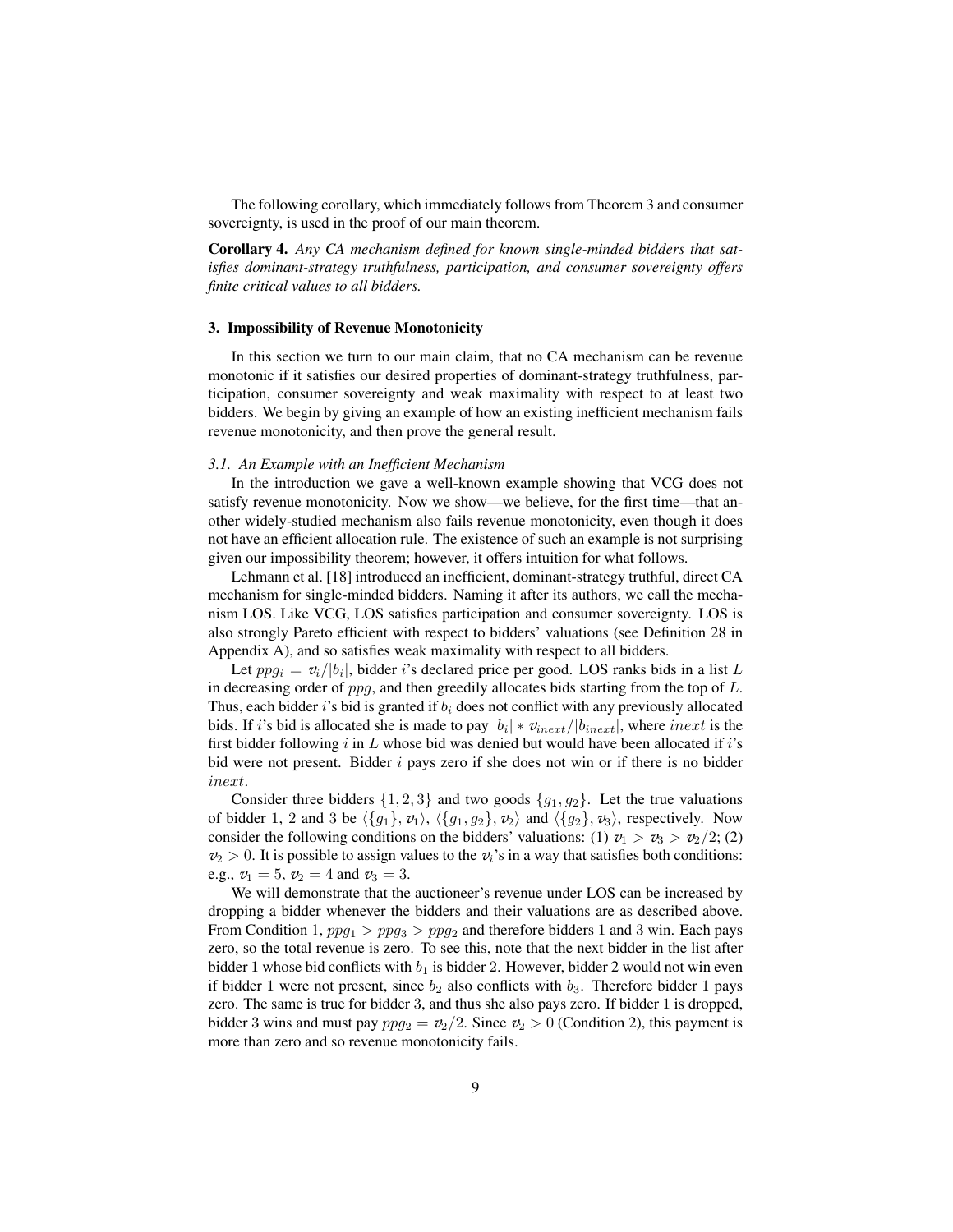

Figure 1: A high-level illustration of Theorem 5: Given  $\langle {g_1}, {v_1}\rangle$ ,  $\langle {g_1}, {g_2}\rangle$ ,  $v_2\rangle$  and  $\langle {g_3}, {v_3}\rangle$ — $v_i$ 's as constructed in the proof of the theorem—(1) Bidders 1 and 3 win bundle {g<sub>1</sub>} and bundle {g<sub>2</sub>} respectively and each pay more than a predefined constant amount, (2) bidder 3 wins bundle  $\{g_2\}$  and pays more than the sum of the payments in part (1).



Figure 2: Illustration of dependencies between the constructed values in the proof of Theorem 5: For example, the edge from  $v_1^*$  to  $v_3$  shows that  $v_3$  depends on  $v_1^*$ ; the lack of edges to  $v_1^*$  shows that  $v_1^*$  can be set freely.

#### *3.2. Impossibility Theorem*

We are now ready to prove our main result.

**Theorem 5.** Let  $|G| \geq 2$  and  $|\mathbb{N}| \geq 3$ . Let  $M^{(ksm)}$  be a CA mechanism defined for *known single-minded bidders that offers dominant strategies to the bidders and satisfies participation,*<sup>5</sup> *consumer sovereignty, and weak maximality with respect to at least two bidders. Then* M *is not revenue monotonic.*

**Proof** Without loss of generality (by the revelation principle) assume that  $M^{(ksm)}$  is dominant-strategy truthful. We will further assume that bidders follow their dominant strategies and bid truthfully. Since  $|N| > 3$ , there are at least three bidders; let us name the first three 1, 2, and 3. (For notational simplicity in what follows, we will write the proof as though  $|N| = 3$ . If in fact  $|N| > 3$  our argument would not change, except that

<sup>&</sup>lt;sup>5</sup>In the case of single-parameter domains—which includes known single-minded bidders—it is possible to satisfy participation for free. That is, the space of social choice functions that are implementable in dominant strategies is the same with or without adding a participation constraint. This is mainly because each bidder has to pay either of the two specific amounts: one if she wins and one if she loses. If we "normalize" the payment function and unconditionally pay each bidder the losing amount—which could be negative—then we achieve a dominant-strategy mechanism that satisfies participation. However, there are revenue implications to these unconditional payments that vary as the number of bidders in the auction varies. Therefore, we nevertheless state the participation condition explicitly.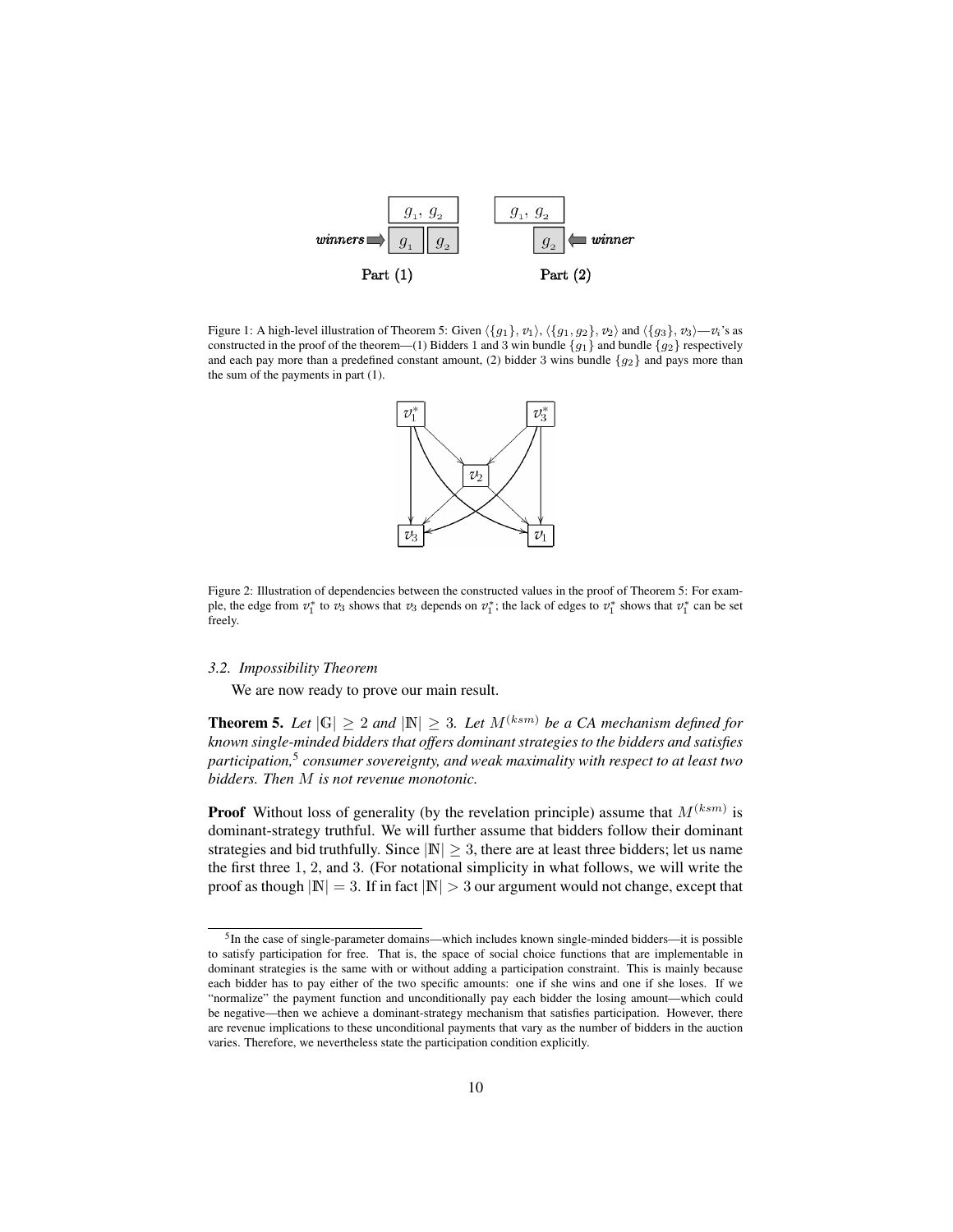

Figure 3: Sketch of the proof of Theorem 5: Part 1

all valuation profiles would include extra  $\varnothing$  entries.) Assume without loss of generality that  $M^{(ksm)}$  is weakly maximal with respect to bidders 1 and 3. Since  $|\mathbb{G}| \geq 2$ , there are at least two goods; let us name the first two  $g_1$  and  $g_2$ . Let the bundles valued by bidders 1, 2, and 3 be  $b_1 = \{g_1\}$ ,  $b_2 = \{g_1, g_2\}$  and  $b_3 = \{g_2\}$  respectively.

The five properties in which we are interested (DS truthfulness, participation, revenue monotonicity, weak maximality, and consumer sovereignty) are all universally quantified over  $N \subseteq \mathbb{N}$  and  $G \subseteq \mathbb{G}$  (see Definitions 19, 20, 22, 23, and 24 in Appendix A). Thus, to prove the theorem, it is enough to demonstrate that no mechanism satisfies all of these properties for some given  $N$  and  $G$ . Specifically, we consider  $N = \{1, 2, 3\}$  and  $G = \{g_1, g_2\}.$ 

We now show how to construct valuations for the three bidders. First pick an arbitrary positive constant k, and then define  $v_1^* = \alpha_{\{1,2,3\},G,b,1,g_1} + k$  and  $v_3^* =$  $\alpha_{\{1,2,3\},G,b,3,g_2}$  + k. Next pick an arbitrary positive constant  $\varepsilon$ , and then pick an arbitrary value for  $v_2$  that satisfies

$$
v_2 > cv_2(\varnothing,\varnothing,v_1^*+v_3^*+\varepsilon).
$$

Finally, pick values for  $v_1$  and  $v_3$  that satisfy

 $v_1 > \max\{cv_1(\emptyset, v_2, v_3^*), cv_1(\emptyset, v_2, \emptyset), v_1^*\}$ , and  $v_3 > \max\{cv_3(v_1^*, v_2, \emptyset), cv_3(\emptyset, v_2, \emptyset), v_3^*\}.$ 

By Corollary 4 the above critical values are all finite. Dependencies between  $v_1^*, v_3^*,$  $v_2$ ,  $v_1$ , and  $v_3$  are shown in Figure 2, illustrating the fact that it is possible to pick values for these variables that satisfy all our constraints by following the ordering given.

The rest of the proof is divided into two parts. In Part 1 we consider  $N = \{1, 2, 3\}$ and construct an expression for the auction's revenue. In Part 2 we consider  $N = \{2, 3\}$ and show that more revenue is obtained than in Part 1. Sketches of the arguments in each of these parts are given in Figures 3 and 4 respectively. Figure 1 gives a high-level illustration of the proof.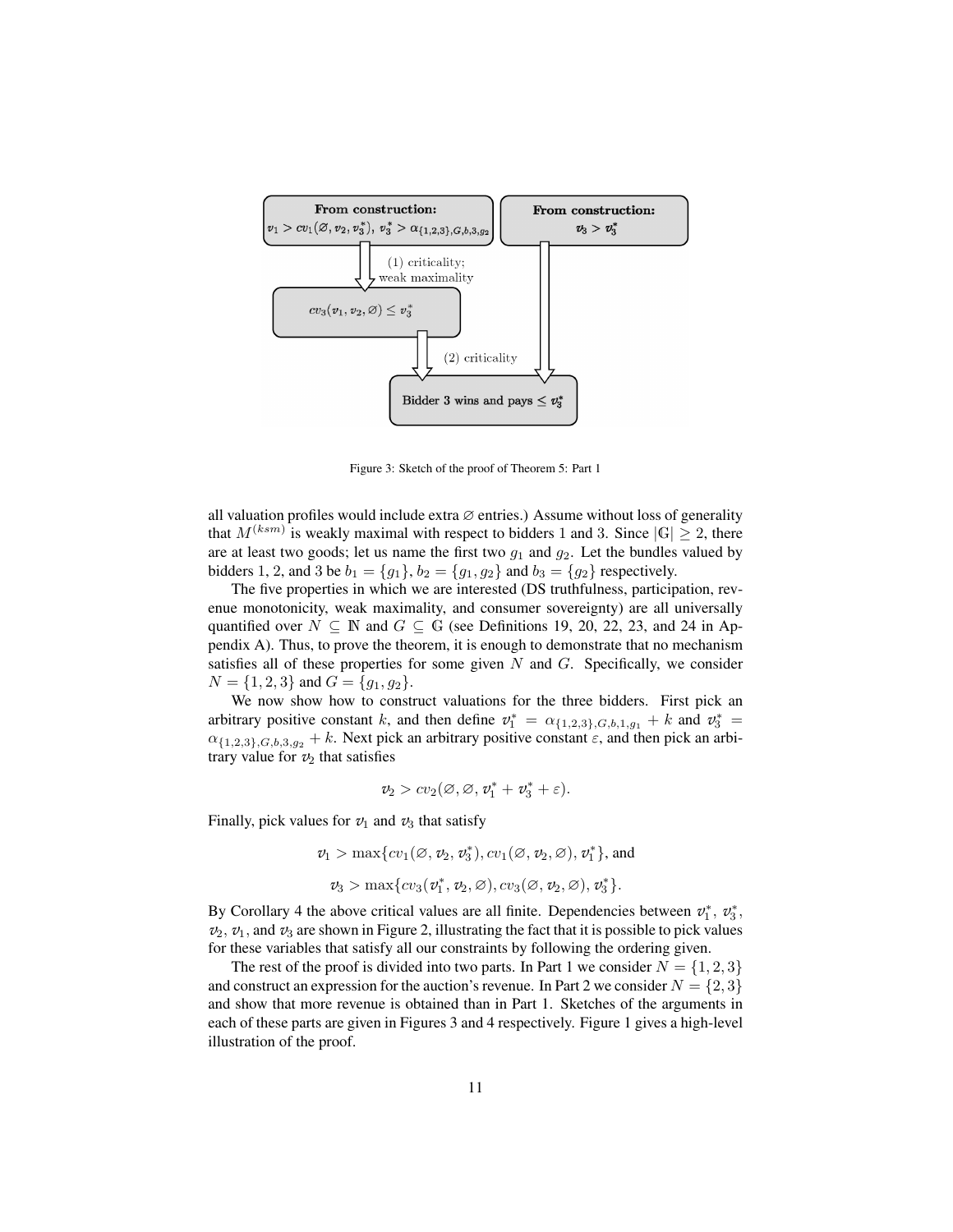

Figure 4: Sketch of the proof of Theorem 5: Part 2

**Part 1:** Since  $v_1 > cv_1(\emptyset, v_2, v_3^*)$  (by construction), if bidder 3 were to bid  $v_3^*$ then bidder 1 would win (by criticality). By construction, bidder 3 is the only bidder whose bundle does not overlap with  $b_1$ , and  $v_3^* > \alpha_{\{1,2,3\},G,b,3,g_2}$ ; thus, by weak maximality bidder 3 would also win and, by criticality,

$$
cv_3(v_1, v_2, \varnothing) \le v_3^* \text{ (see (1) in Figure 3).}
$$
 (1)

Symmetrically, from  $v_3 > cv_3(v_1^*, v_2, \emptyset)$  we can also conclude that

$$
cv_1(\varnothing,\,v_2,\,v_3)\leq v_1^*.\tag{2}
$$

By construction,  $v_1 > v_1^*$  and  $v_3 > v_3^*$ . Then, using Inequalities (1) and (2) and by criticality, bidders 1 and 3 win (see (2) in Figure 3). By participation, since bidder 2 loses she must pay zero. Therefore the revenue of the auction, by criticality, is  $R = cv_1(\emptyset, v_2, v_3) + cv_3(v_1, v_2, \emptyset) \le v_1^* + v_3^*.$ 

**Part 2:** If bidder 1 is not present, then only bidders 2 and 3 compete. Since  $v_3$  $cv_3(\emptyset, v_2, \emptyset)$ , by criticality, bidder 3 wins and pays  $cv_3(\emptyset, v_2, \emptyset)$  (see (3) in Figure 4). Since  $b_2$  and  $b_3$  overlap, bidder 2 loses and by participation pays zero. The revenue of the auction is therefore  $R_{-1} = cv_3(\emptyset, v_2, \emptyset)$ . By construction,  $v_2 > cv_2(\emptyset, \emptyset, v_1^* +$  $v_3^* + \varepsilon$ ). Thus if bidder 3 were to bid  $v_1^* + v_3^* + \varepsilon$  then bidder 2 would win (by criticality) and so bidder 3 would lose. This tells us (again by criticality) that  $cv_3(\emptyset, v_2, \emptyset) \geq$  $v_1^* + v_3^* + \varepsilon$  (see (4) in Figure 4). Therefore,  $R_{-1} = cv_3(\emptyset, v_2, \emptyset) \ge v_1^* + v_3^* + \varepsilon >$  $v_1^* + v_3^* \ge R$ . Thus,  $M^{(ksm)}$  is not revenue monotonic.

One might have imagined that weak maximality would increase an auction mechanism's revenue by avoiding "leaving money on the table," augmenting allocations to award available goods to the bidders who value them. Instead, we have shown above that any dominant-strategy truthful combinatorial auction mechanism that satisfies weak maximality with respect to at least two bidders—along with some more standard conditions—can sometimes collect no more than a predefined constant amount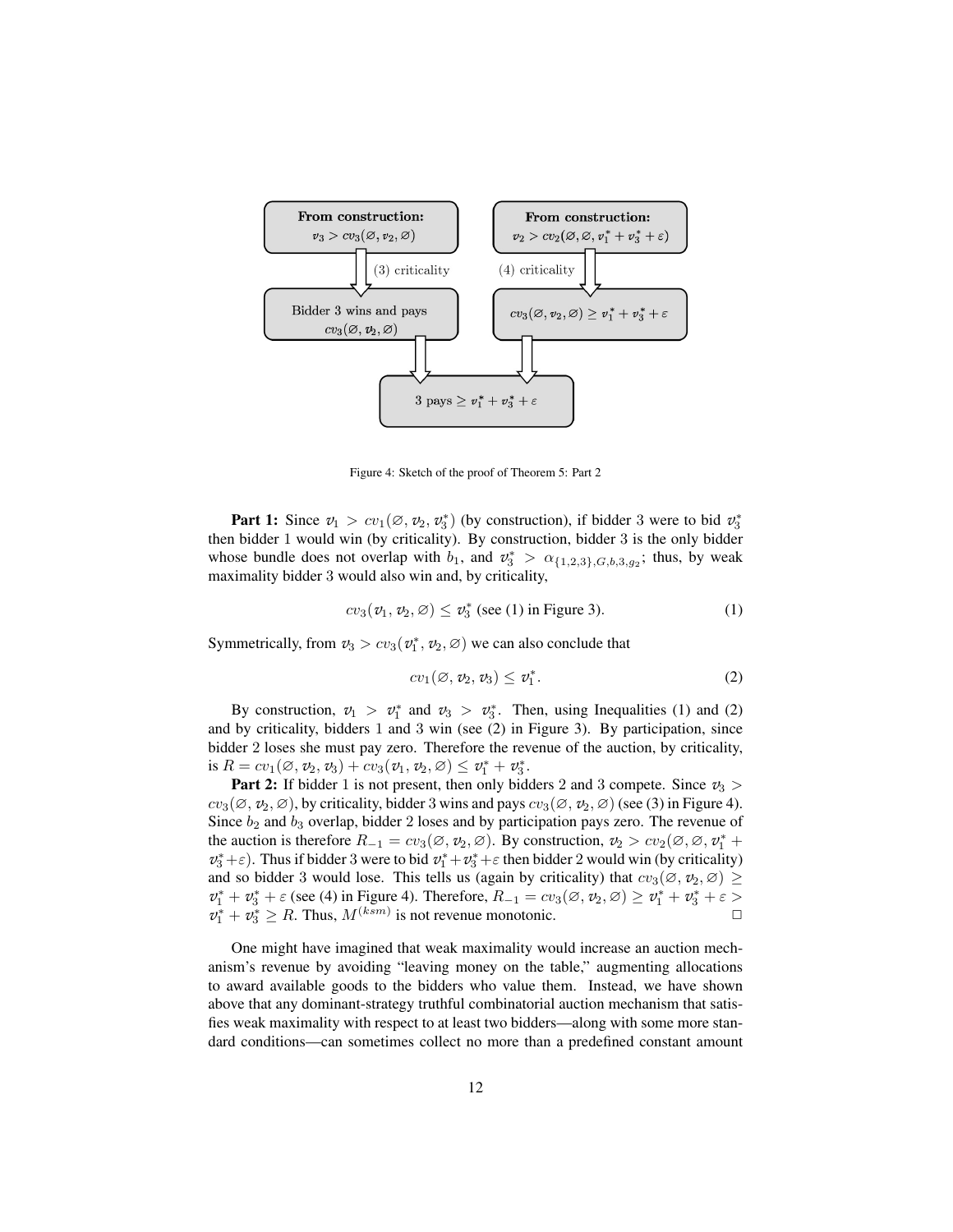of revenue despite competition between bidders. That is, given the constructed valuations, the payments of bidders 1 and 3 are bounded from above by an amount that does not depend on bidder 2's losing bid; bidder 2 effectively fails to offer competition to bidders 1 and 3, who also offer each other no competition as they bid on separate bundles. On the other hand, when bidder 1 is dropped then bidders 2 and 3 do compete. Although bidder 3 still wins, she pays more than before and more than the sum of the payments in the three-bidder case. The mechanism can thus achieve arbitrarily higher revenue in the two-bidder case than in the three-bidder case, since  $\varepsilon$  and k can be set to be arbitrarily large and arbitrarily small, respectively.

We have mentioned that an impossibility result becomes stronger as the set of mechanisms it describes becomes more restricted, hence our focus on known singleminded bidders. However, our claim is only really true if we can state our impossibility theorem for mechanisms that are not restricted to known single-minded bidders. It may seem intuitive that such a result would be very close to, and somewhat straightforward to derive from, what we have already shown. While this is indeed the case, the general statement of our result requires considerable formal setup beyond what we have provided so far. We formally state our result for the general case and prove it in Appendix C (Theorem 29). The extension of all theorems and corollaries in Section 4 to the same general case are also given in the same appendix.

#### 4. Related Impossibility Results

Our main impossibility result straightforwardly implies several other impossibility results. Here we demonstrate that arguments of the same form suffice to show that it is impossible to achieve false-name-proofness and monotonicity in the set of goods rather than the set of bidders, and to guarantee that an auction's outcome belongs to the core.

## *4.1. False-name-proofness*

False-name (pseudonymous) bidding has been studied extensively (e.g., Yokoo [32] and Yokoo et al. [34, 35]). This work is concerned with auctions in which a bidder may submit multiple bids using pseudonyms. An auction mechanism is said to be false-name-proof if truth-telling without using false-name bids is a dominant strategy for each bidder. Yokoo et al. [34] proved that there does not exist any combinatorial auction mechanism that is false-name-proof and efficient. Observe that this is a somewhat narrow result, because—as discussed earlier—only Groves mechanisms are both dominant-strategy truthful and efficient [15].

There is a connection between false-name-proofness and revenue monotonicity. From the seller's perspective, false-name bidding is the same as having more bidders in the auction. If an auction is not revenue monotonic, more bidders can mean less revenue. Our results are therefore relevant to research on false-name bidding (Todo et al. [30] indeed recently investigated this connection). For technical reasons, we have to make minor changes to our formal model to capture false-name bidding (e.g., we have assumed that mechanisms know bidders' identities.) We can then prove the following corollary which generalizes the result of Yokoo et al. [34] by replacing their requirement of efficiency with the much weaker criterion of weak maximality. Recall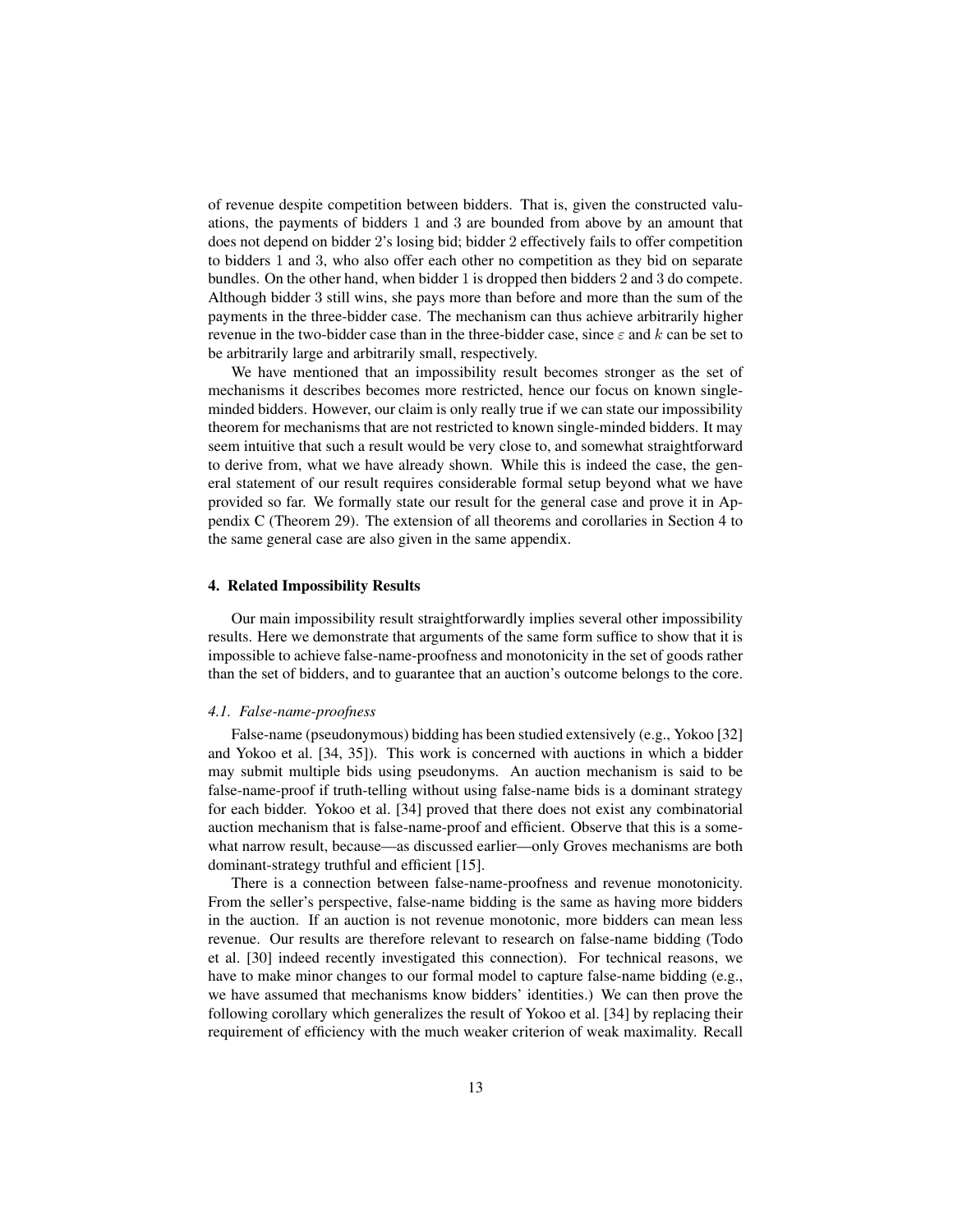that all efficient mechanisms are weakly maximal with respect to all bidders, but there exist other mechanisms that are inefficient and still weakly maximal.

**Corollary 6.** Let  $|\mathbb{G}| \geq 2$  and  $|\mathbb{N}| \geq 3$ . Let  $M^{(ksm)}$  be a CA mechanism defined for *known single-minded bidders that offers dominant strategies to the bidders, and that satisfies participation, consumer sovereignty, and weak maximality with respect to at* least two bidders. Then  $M^{(ksm)}$  is not false-name-proof.

Proof Given the valuations constructed in the proof of Theorem 5, bidder 3 gains by pseudonymously bidding also as bidder 1, and so truth telling is not a dominant strategy for bidder 3.  $\Box$ 

## *4.2. Monotonicity in the set of goods*

Here we show that we can also obtain the same impossibility results as in Theorem 5 when we define revenue monotonicity over the set of goods instead of over the set of bidders. This result may be more intuitive than our first result, as it relies on the fact that adding goods to an auction can reduce the level of competition between the bidders.

An auction mechanism is *good revenue monotonic* if and only if the auctioneer never collects more money by dropping a good (see Definition 31 in Appendix C).

**Corollary 7.** Let  $|\mathbb{G}| \geq 3$  and  $|\mathbb{N}| \geq 3$ . Let  $M^{(ksm)}$  be a CA mechanism defined for *known single-minded bidders that offers dominant strategies to the bidders and satisfies participation, consumer sovereignty, and weak maximality with respect to at least two* bidders. Then  $M^{(ksm)}$  is not good revenue monotonic.

Proof The claim follows from the proof of Theorem 5 with some minor modifications: (i) add an extra good  $g_3$  to bidder 1's bundle  $b_1$ ; (ii) instead of dropping bidder 1 in Part 2, drop  $g_3$ —then bidder 1's valuation for all available bundles is 0.  $\Box$ 

#### *4.3. Outcomes in the Core*

Coalitional game theory focuses on groups of players and the utility they can achieve together. It is relatively standard (see, e.g., Ausubel and Milgrom [4]; Day and Milgrom [13]) to describe efficient auction mechanisms as coalitional games. This theory can be useful for discussing what happens to an auction's revenue when bidders are added or removed.

# *4.3.1. Modeling Efficient Mechanisms as Coalitional Games*

A *transferable utility (TU)* coalitional game is defined by a set of *players*  $N_p$  and a *characteristic function* w that maps each coalition of players S to the coalition's value,  $w(S)$ . The grand coalition is the coalition of all players. An imputation is a payoff profile in which each player receives a nonnegative payoff and the sum of the payoffs does not exceed the grand coalition's value.<sup>6</sup> An efficient combinatorial auction

<sup>&</sup>lt;sup>6</sup>In the literature, it is usually also required that imputations be efficient. Here, we slightly modified the common definition so that we can later extend it to inefficent mechanisms.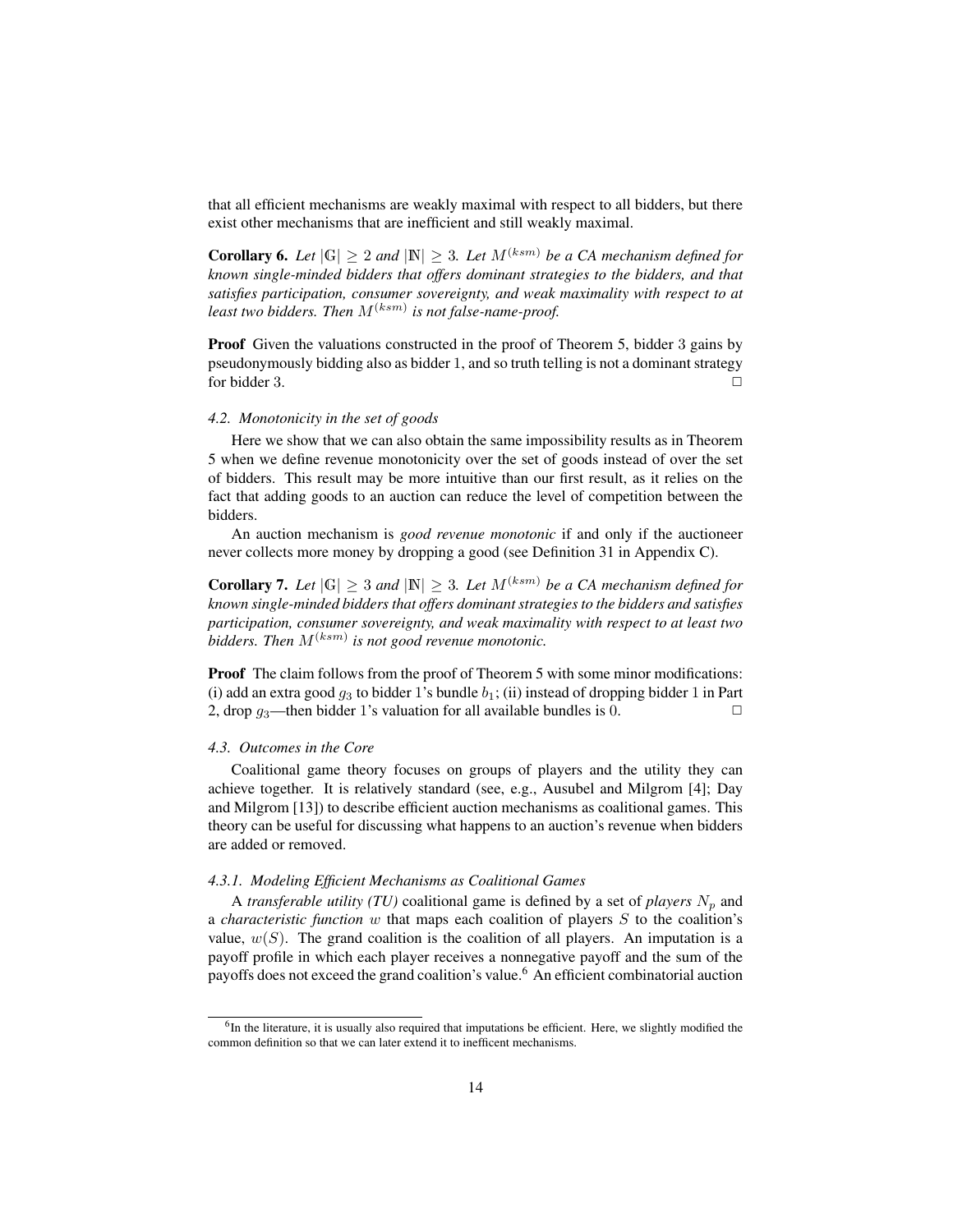naturally defines a TU coalitional game. Define  $N_p$  as the set of participating bidders, N, plus the seller whom we denote by 0. An efficient auction game is then defined as follows.

**Definition 8 (Efficient auction game).** *For any coalition*  $S \subseteq N_p$ *, define the coalition's value as*

$$
w(S) = \begin{cases} \max_{a \in A_{S,G}} \sum_{i \in S \setminus \{0\}} v_i(a_i) & 0 \in S, \\ 0 & 0 \notin S. \end{cases}
$$

Intuitively, in an efficient auction game, the value of a coalition consisting of any set of players S including the seller is the maximum social welfare achievable under S. When the seller does not belong to a coalition, the coalition's value is zero.

In an auction, the mechanism picks a specific imputation by imposing the chosen allocation and payments. We call this *auction's imputation*. In an auction game, define the payoff of the seller under the auction's imputation as the auction's revenue,  $\pi_0 =$  $R = \sum_{i \in N} p_i$ . Define bidder i's payoff as her utility from the auction,  $\pi_i = u_i$  $v_i - p_i$ . Observe that in an efficient auction game  $\sum_{i \in N_p} \pi_i = w(N_p)$ .

Definition 9 (Core in TU coalitional game). *An imputation* π *is in the* core *of a TU coalitional game if and only if no subset of players can achieve higher payoff:*

$$
\forall S \subseteq N_p, \ \sum_{j \in S} \pi_j \ge w(S).
$$

If an auction's imputation is in the core, no coalition has an incentive to deviate from it. (Observe that all coalitions that do not involve the seller have zero value; thus, a deviating coalition would always involve the seller and a subset of the bidders.) Note that we allow for the possibility that the grand coalition (in addition to smaller coalitions) would make such a deviation. We say that the outcome of an auction mechanism is in the core if the auction's imputation is in the core. Recall that any efficient mechanism is maximal with respect to all bidders. Our impossibility result then implies the following corollary.

**Corollary 10.** *Let*  $|G| \geq 2$  *and*  $|N| \geq 3$ *. Let*  $M^{(ksm)}$  *be a CA mechanism defined for known single-minded bidders that offers dominant strategies to the bidders, and that satisfies participation, consumer sovereignty, and efficiency. Then, there exists a valuation profile for which the auction's imputation does not belong to the core.*

This result follows as a special case of Corollary 13, so we omit the proof.

#### *4.3.2. Modeling Inefficient Mechanisms as Coalitional Games*

The literature on modeling auctions as coalitional games focuses on efficient mechanisms. This makes sense under the assumption that any deviating coalition can achieve a social welfare maximizing outcome. Recall that in an auction game, the payoff of the seller is the auction's revenue and the payoff of each bidder is her utility. If one attempts to describe an inefficient auction mechanism as a TU game following Definition 8, the outcome of the auction is not guaranteed to be in the core. This is because the sum of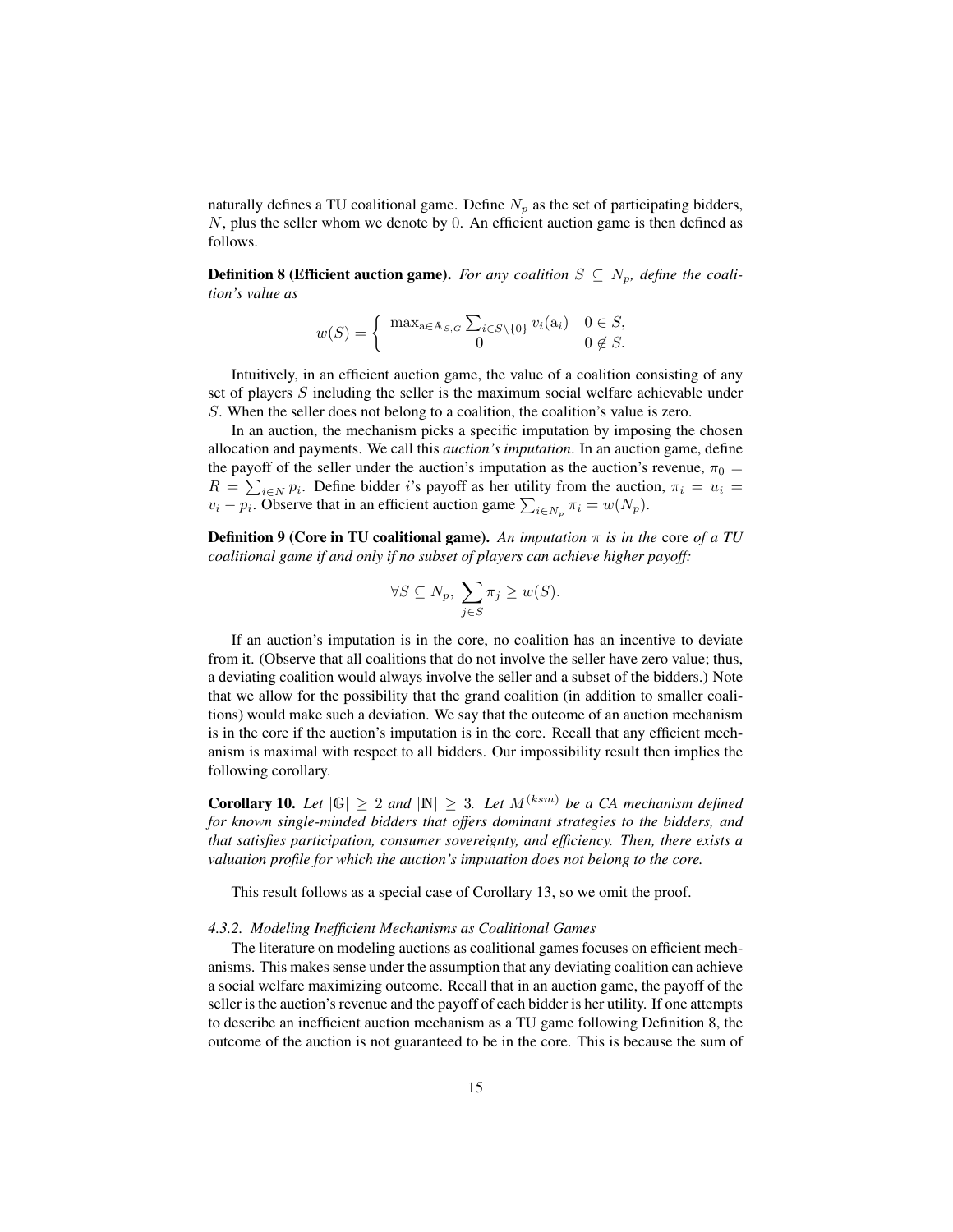the payoffs may not add up to the grand coalition's value. In other words, if the auction mechanism chooses an inefficient outcome then the grand coalition has an incentive to deviate to an efficient outcome. However, if a seller elects to use an inefficient mechanism, it is inconsistent to then imagine all bidders and the seller jointly deviating to an efficient allocation. The use of an inefficient mechanism can nevertheless make sense, e.g., because regulatory or computational constraints may limit the set of outcomes that can be achieved. Therefore, here we aim to model inefficient mechanisms as coalitional games. Specifically, we discuss three alternate coalitional game models of the auction game, none of which obviously dominates the others.

In the first alternative, which makes minimal changes to Definition 8, we assume that players can reach the efficient allocation for all but the grand coalition. (That is, we assume that the coalition's value for all coalitions except the grand coalition is as stated in Definition 8.)

In what follows, let  $v<sub>S</sub>$  denote the valuation profile of the bidders in S. That is,  $v<sub>S</sub>$  is the restriction of v to the bidders in S and is derived from v by replacing the valuation of any bidder  $i \notin S$  by  $\varnothing$ .

Definition 11 (Inefficient auction game (first alternative)). *For any coalition* S ⊆  $N_p$ , define the coalition's value as

$$
w(S) = \begin{cases} \sum_{i \in S \setminus \{0\}} v_i(a_i(v_S)) & S = N_p, \\ \max_{a \in A_{S,G}} \sum_{i \in S \setminus \{0\}} v_i(a_i) & 0 \in S \text{ and } S \neq N_p, \\ 0 & 0 \notin S. \end{cases}
$$

In the second alternative, we assume that players have to obey the mechanism's allocation choice under all coalitions, rather than only under the grand coalition.

Definition 12 (Inefficient auction game (second alternative)). *For any coalition* S ⊆ Np*, define the coalition's value as*

$$
w(S) = \begin{cases} \sum_{i \in S \setminus \{0\}} v_i(a_i(v_S)) & 0 \in S, \\ 0 & 0 \notin S. \end{cases}
$$

The second alternative may seem more plausible than the first one. We do not need to choose between them, however, as both lead to the following impossibility result.

**Corollary 13.** Let  $|\mathbb{G}| \geq 2$  and  $|\mathbb{N}| \geq 3$ . Let  $M^{(ksm)}$  be a CA mechanism defined *for known single-minded bidders that offers dominant strategies to the bidders and satisfies participation, consumer sovereignty, and weak maximality with respect to at least two bidders. Define the auction game as in Definition 11 or Definition 12. Then, there exists a valuation profile for which the auction's imputation does not belong to the core.*

Proof The proof can be derived from the proof of Theorem 5 by slight modifications. First, construct valuations as in the proof of Theorem 5, but now choose  $v_2$  to satisfy the constraint  $v_2 > \max(cv_2(\emptyset, \emptyset, v_1^* + v_3^* + \varepsilon), cv_2(\emptyset, \emptyset, \emptyset), v_1^* + v_3^*).$  Then, notice that in the auction game defined as in either of Definitions 11 or 12, the auctioneer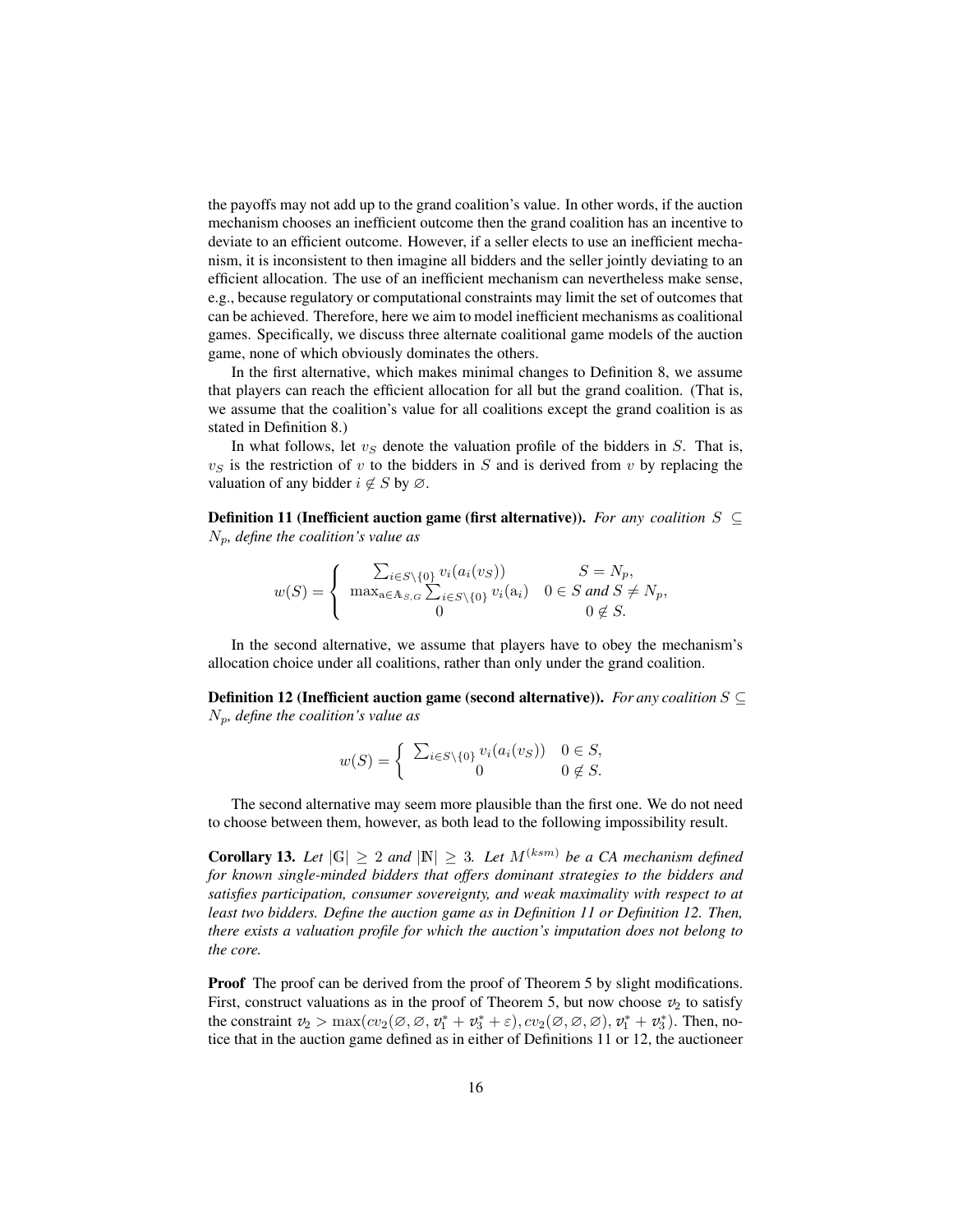must award bidder 2 her desired bundle when she is the only present bidder, as by construction  $v_2 > cv_2(\emptyset, \emptyset, \emptyset)$ . Therefore,  $w(\{2,0\}) = v_2$ . Furthermore, the coalition of the seller and bidder 2 has an incentive to deviate from the grand coalition since  $w({2,0}) = v_2 > v_1^* + v_3^* \geq u_2 + R$ . In other words, the seller can sell the bundle to bidder 2 for the price of  $p'_2$ ,  $v_1^* + v_3^* < p'_2 < v_2$ , making both himself and bidder 2 better off.  $\Box$ 

In the coalitional game formulations that we have considered so far, the mechanism only dictates its choice of allocation to some or all of the coalitions—specifically, to the grand coalition in Definition 11 and to all coalitions in Definition 12. We may want to assume that the mechanism imposes not only its choice of allocation, but also its choice of payments, thus, disallowing side payments between bidders. This motivates our third coalitional game model, which describes an inefficient auction game as a coalitional game with *nontransferable utility (NTU)*.

Formally, a NTU coalitional game is defined by a set of players  $N_p$  and a characteristic function  $w$  that maps each coalition of players  $S$  to a set of real-valued vectors describing different sets of payoffs achievable by the members.

**Definition 14 (Core in an NTU coalitional game).** *A payoff vector*  $\pi \in w(N_p)$  *is in the* core *of a NTU coalitional game if and only if*  $\forall S \subseteq N_p$ ,  $\neg \exists x \in w(S)$  *such that*  $\forall i \in S, \pi_i \leq x_i$  and  $\exists j \in S, \pi_j < x_j$ .

Definition 15 (Inefficient auction game (third alternative)). *Let the characteristic function* w map each coalition  $S \subseteq N_n$  to a single real-valued vector in which each player's *payoff is exactly her utility under the mechanism's chosen allocation and taking into account her payment to the mechanism, when the set of participating bidders is*  $S \setminus \{0\}$ .

For known single-minded bidders, all mechanisms that involve only a single bidder i, that satisfy participation, and that offer dominant strategies can be understood as offering i her desired bundle at a fixed price,  $cv_i(\emptyset, \dots, \emptyset)$ . The following result can be understood as showing that any mechanism satisfying our conditions either already sets  $cv_i(\emptyset, \ldots, \emptyset)$  in such a way that both the seller and i can gain when all other bidders are excluded from the mechanism, or can be modified to do so. Intuitively, our counterexample cannot be used to show that a given (unmodified) mechanism *always* suffers from this problem because, while  $i$  is always better off when the other bidders are dropped, the seller could be worse off if  $cv_i(\emptyset, \dots, \emptyset)$  is set too low.

**Corollary 16.** *Let*  $|G| \geq 2$  *and*  $|N| \geq 3$ *. Let*  $M^{(ksm)}$  *be a CA mechanism defined for known single-minded bidders that offers dominant strategies to the bidders and satisfies participation, consumer sovereignty, and weak maximality with respect to at* least two bidders. Then there exists a CA mechanism M' that allows bidders to express *the same preferences as in*  $M^{(ksm)}$  *and that* 

- 1. has the same allocation and payment functions as  $M^{(ksm)}$ , except that it may *have a different*  $cv_i(\emptyset, \dots, \emptyset)$  *for some (single)*  $i \in \mathbb{N}$ ;
- 2. *satisfies participation, consumer sovereignty, and weak maximality with respect to at least two bidders; and*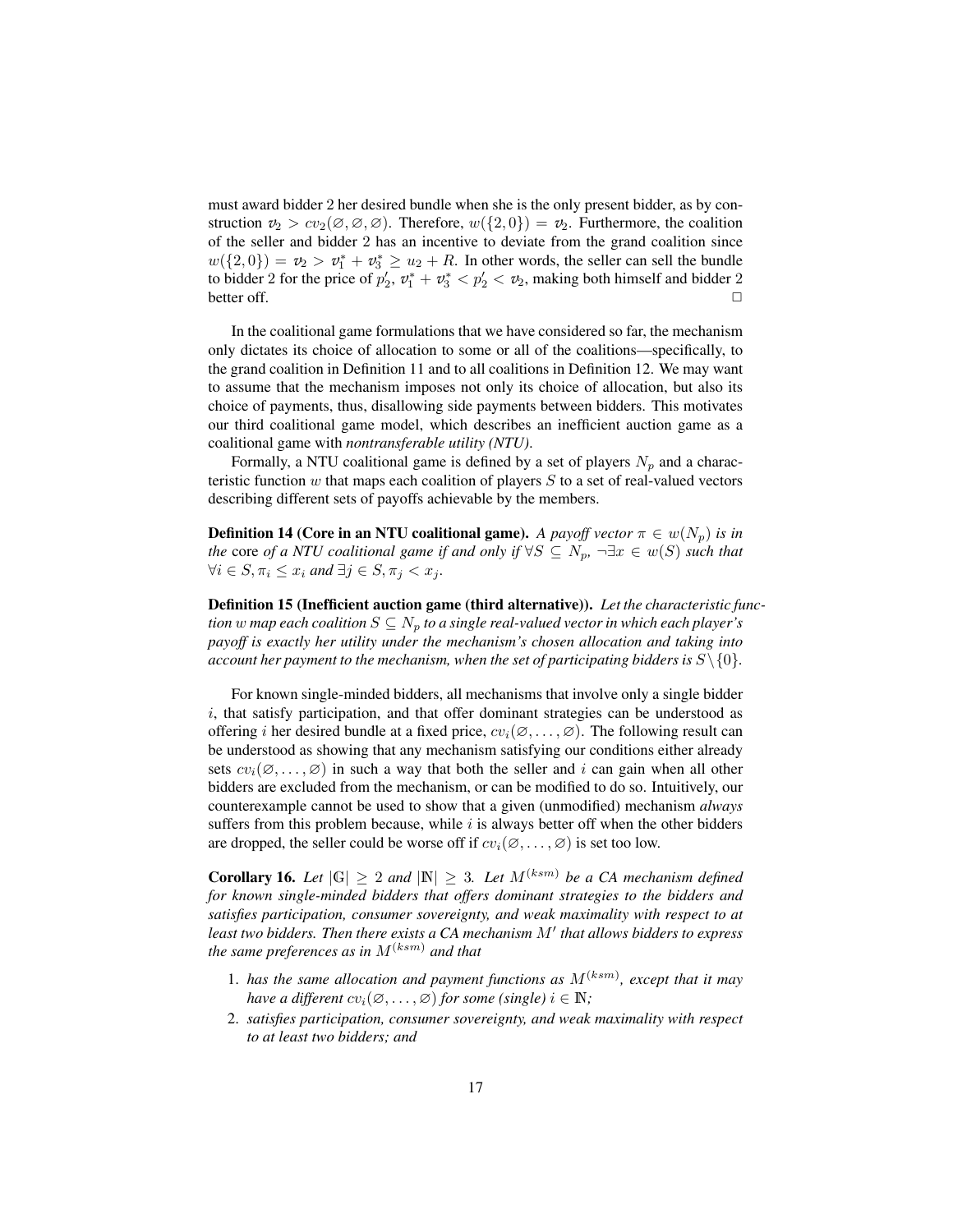#### 3. *chooses an outcome that is not guaranteed to belong to the core.*

Proof The result follows from the proof of Theorem 5 by slight modification. Consider the three-bidder two-good setting in the proof of Theorem 5. To emphasize that  $M^{(ksm)}$  may already choose outcomes that do not belong to the core, our proof considers two cases.

**Case 1:**  $cv_2(\emptyset, \emptyset, \emptyset) > \alpha_{\{1,2,3\},G,b,1,g_1} + \alpha_{\{1,2,3\},G,b,3,g_3}$ . Pick an arbitrary positive  $k < \frac{1}{2}(cv_2(\emptyset, \emptyset, \emptyset) - \alpha_{\{1,2,3\},G,b,1,g_1} - \alpha_{\{1,2,3\},G,b,3,g_3})$ . Construct valuations as in the proof of Theorem 5, given the chosen  $k$ , but now choose  $v_2$  to satisfy the constraint  $v_2 > \max(cv_2(\emptyset, \emptyset, v_1^* + v_3^* + \varepsilon), cv_2(\emptyset, \emptyset, \emptyset), v_1^* + v_3^*$ ). By Corollary 4,  $M^{(ksm)}$ 's revenue when only bidder 2 participates is  $R_2 = cv_2(\emptyset, \emptyset, \emptyset) > v_1^* + v_3^* \geq$ R. The utility of bidder 2 in this case—i.e., when only bidder 2 participates—is  $u_2 = v_2 - cv_2(\emptyset, \emptyset, \emptyset) > 0$ , which is strictly greater than bidder 2's utility when all three bidders participate. Thus, the outcome chosen by  $M^{(ksm)}$  does not belong to the core; let  $M' = M^{(ksm)}$ .

**Case 2:**  $cv_2(\emptyset, \emptyset, \emptyset) \leq \alpha_{\{1,2,3\},G,b,1,g_1} + \alpha_{\{1,2,3\},G,b,3,g_3}$ . Construct M' to be the same as  $M^{(ksm)}$ , except choose  $cv_2(\emptyset, \emptyset, \emptyset) > \alpha_{\{1,2,3\},G,b,1,g_1} + \alpha_{\{1,2,3\},G,b,3,g_3}$ . Observe that this change preserves dominant strategies (this property is unaffected by the specific value taken by  $cv_2(\emptyset, \emptyset, \emptyset)$ , participation (bidder 2 pays nothing if she loses), consumer sovereignty  $(cv_2(\emptyset, \emptyset, \emptyset))$  is finite), and weak maximality with respect to bidders 1 and 3 (nothing changes for these bidders). Then, the proof follows from the argument in Case 1.  $\Box$ 

Earlier, when we modeled inefficient auctions as TU games, we assumed that bidder 2 and the seller could divide gains between them, meaning that the pair were always better off forming a coalition. Under the NTU model, that division must be described explicitly through the auction's payment rule. The proof of Corollary 16 shows that such a division can always be accomplished by an appropriate choice of  $cv_i(\emptyset, \dots, \emptyset)$ .

#### 5. Conclusions and Future Work

In this work, we investigated whether there exists any deterministic, dominantstrategy truthful CA mechanism that satisfies participation, consumer sovereignty and weak maximality with respect to at least two bidders and that is revenue monotonic. We showed that no such mechanism exists, whenever bidders are allowed to express arbitrary known single-minded preferences; as corollaries, we were able to show similar results concerning mechanisms that yield weakly decreasing revenue when goods are dropped and false-name-proof mechanisms. Also, we investigated the relationship between a mechanism being revenue monotonic and the mechanism yielding an outcome that belongs to the core. More specifically, we showed that for any mechanism that satisfies our desired properties, the outcome of the mechanism is not guaranteed to belong to the core.

In future work, we are interested in investigating the probability that such revenue monotonicity failures occur in practical auctions. It is also interesting to ask what dominant-strategy truthful CA mechanism has all the properties we demanded before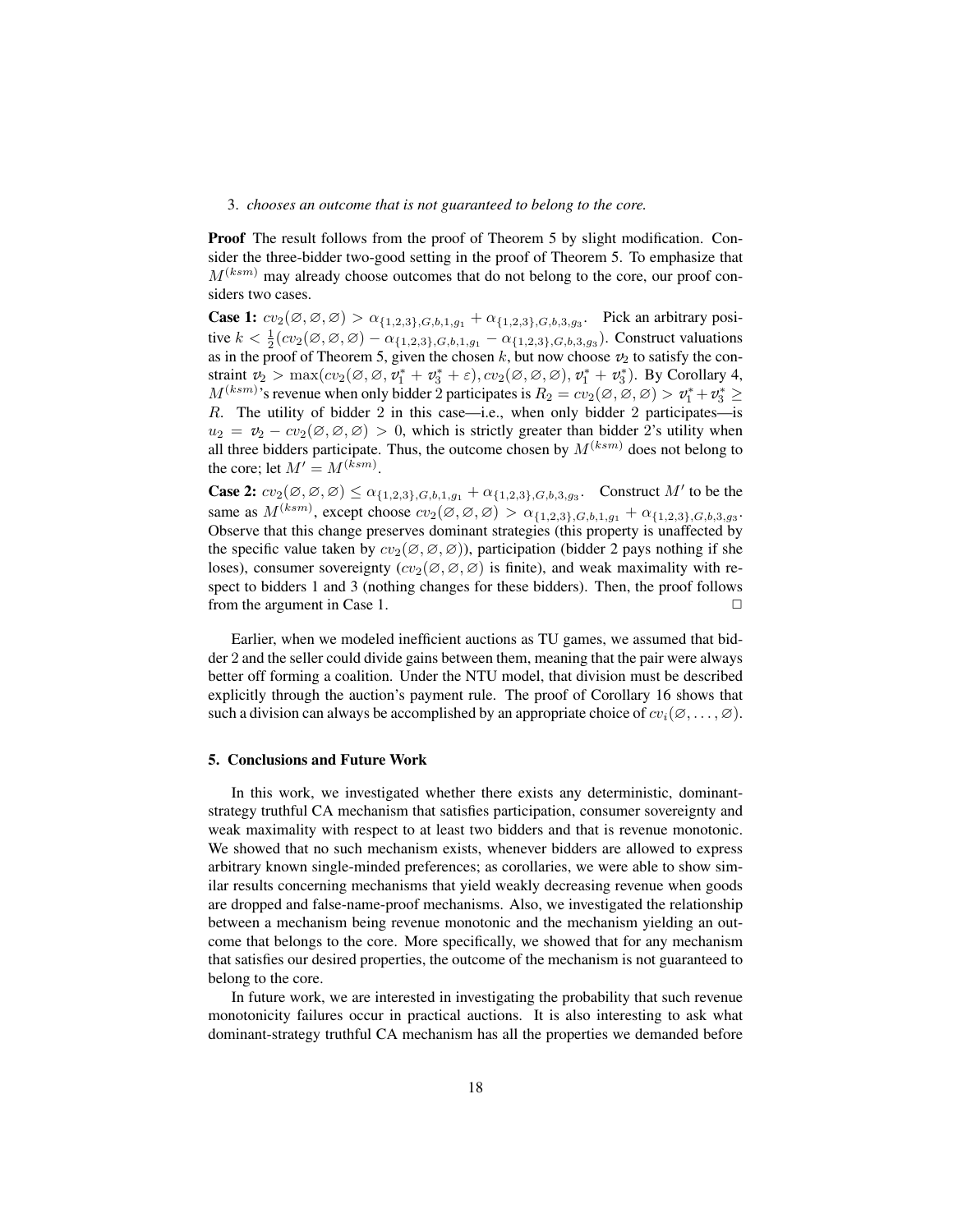and has the minimum probability of violating revenue monotonicity. Finally, we hope to gain a better understanding of the existence or nonexistence of revenue monotonic mechanisms that satisfy only a subset of our desired properties.

## References

- [1] Andelman, N., Mansour, Y., 2006. A sufficient condition for truthfulness with single parameter agents. In: Proceedings of the ACM Conference on Electronic Commerce (EC). Ann Arbor, Michigan, USA, pp. 8–17.
- [2] Archer, A., Tardos, E., 2001. Truthful mechanisms for one-parameter agents. In: Proceedings of the Annual IEEE Symposium on Foundations of Computer Science (FOCS). Las Vegas, Nevada, USA, pp. 482–491.
- [3] Ausubel, L. M., Cramton, P., Milgrom, P., 2006. The clock-proxy auction: A practical combinatorial auction design. In: [12], Ch. 5, pp. 115–138.
- [4] Ausubel, L. M., Milgrom, P., 2002. Ascending auctions with package bidding. Frontiers of Theoretical Economics 1 (1).
- [5] Ausubel, L. M., Milgrom, P., 2006. The lovely but lonely Vickrey auction. In: [12], Ch. 1, pp. 17–40.
- [6] Babaioff, M., Lavi, R., Pavlov, E., 2005. Mechanism design for single-value domains. In: Proceedings of the AAAI Conference on Artificial Intelligence. Pittsburgh, Pennsylvania, USA, pp. 241–247.
- [7] Babaioff, M., Lavi, R., Pavlov, E., 2006. Single-value combinatorial auctions and implementation in undominated strategies. In: Proceedings of the Annual ACM-SIAM Symposium on Discrete Algorithms (SODA). Miami, Florida, USA, pp. 1054–1063.
- [8] Bernheim, D. B., Whinston, M., 1986. Menu auctions, resource allocation and economic influence. Quarterly Journal of Economics 101 (1), 1–31.
- [9] Bikhchandani, S., Chatterji, S., Lavi, R., Mu'alem, A., Nisan, N., Sen, A., 2006. Weak monotonicity characterizes deterministic dominant-strategy implementation. Econometrica 74 (4), 1109–1132.
- [10] Clarke, E. H., 1971. Multipart pricing of public goods. Public Choice 11 (1), 17–33.
- [11] Constantin, F., Parkes, D. C., 2005. Preference-based characterizations of truthfulness and the limited expressiveness of order-based domains. Proceeding of the Workshop on Preference HandlingPosition Paper.
- [12] Cramton, P., Shoham, Y., Steinberg, R. (Eds.), 2006. Combinatorial Auctions. MIT Press, Cambridge, Massachusetts.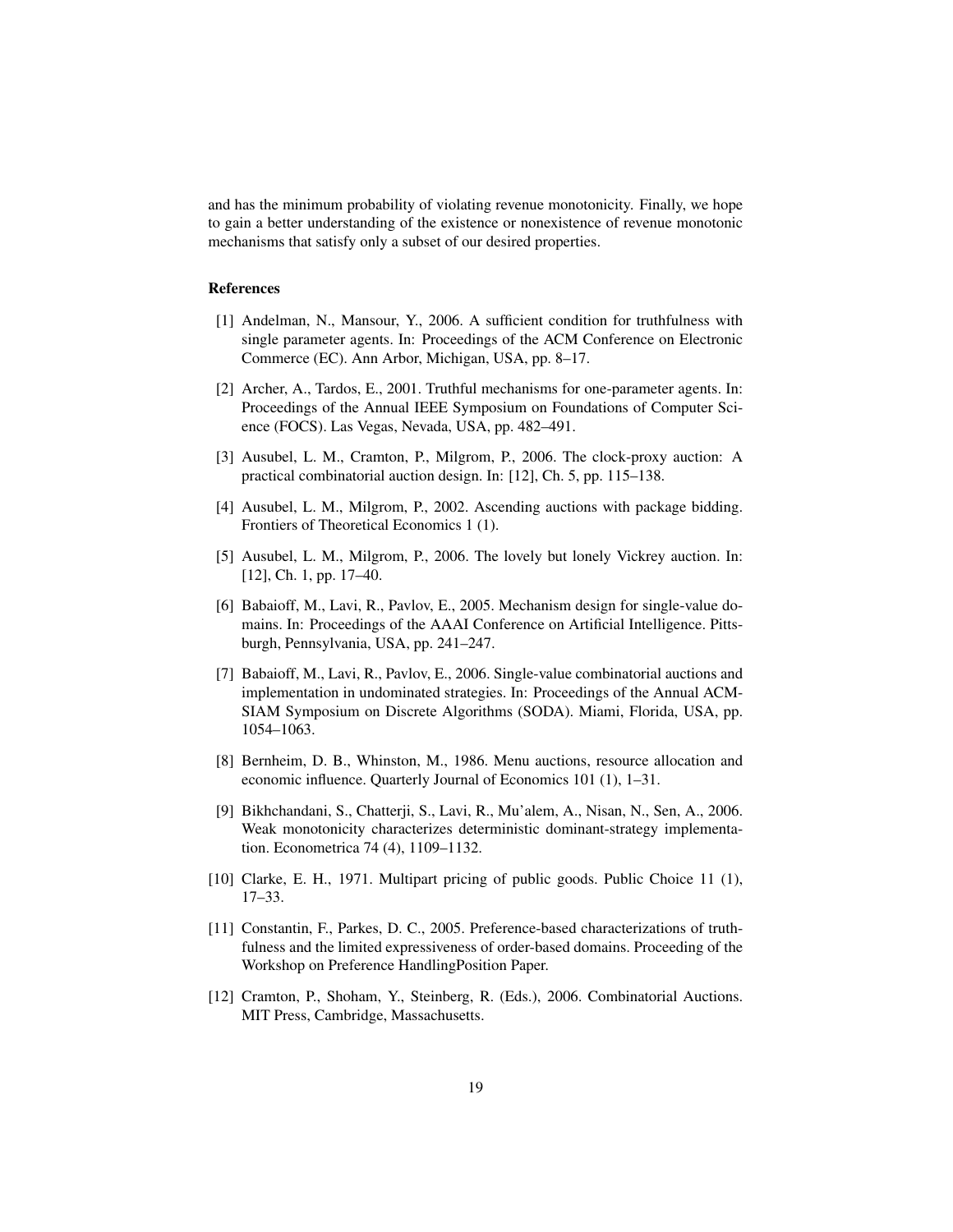- [13] Day, R., Milgrom, P., 2008. Core-selecting package auctions. International Journal of Game Theory 36 (3–4), 393–407.
- [14] Feigenbaum, J., Krishnamurthy, A., Sami, R., Shenkar, S., 2003. Hardness results for multicast cost sharing. Theoretical Computer Science 304 (1–3), 215–236.
- [15] Green, J., Laffont, J.-J., 1977. Characterization of satisfactory mechanisms for the revelation of preferences for public goods. Econometrica 45 (2), 427–438.
- [16] Groves, T., 1973. Incentives in teams. Econometrica 41 (4), 617–631.
- [17] Lavi, R., Mu'alem, A., Nisan, N., 2003. Towards a characterization of truthful combinatorial auctions. In: Proceedings of the Annual IEEE Symposium on Foundations of Computer Science (FOCS). Cambridge, MA, USA, pp. 574–583.
- [18] Lehmann, D., O'Callaghan, L. I., Shoham, Y., 2002. Truth revelation in approximately efficient combinatorial auctions. Journal of the ACM 49 (5), 1–26.
- [19] Mu'alem, A., Nisan, N., 2002. Truthful approximation mechanisms for restricted combinatorial auctions: Extended abstract. In: Proceedings of the AAAI Conference on Artificial Intelligence. Palo Alto, CA, USA, pp. 379–384.
- [20] Nisan, N., 2007. Introduction to mechanism design. In: Nisan, N., Roughgarden, T., Tardos, E., Vazirani, V. V. (Eds.), Algorithmic Game Theory. Cambridge University Press, Cambridge, UK, Ch. 9.
- [21] Nisan, N., Ronen, A., 2000. Computationally feasible VCG mechanisms. In: Proceedings of the ACM Conference on Electronic Commerce (EC). Minneapolis, Minnesota, USA, pp. 242–252.
- [22] Porter, D., Rassenti, S., Roopnarine, A., Smith, V., 2003. Combinatorial auction design. Proceedings of the National Academy of Sciences of the United States of America, PNAS 100 (19), 11153–11157.
- [23] Rassenti, S., Smith, V. L., Bulfin, R. L., 1982. A combinatorial auction mechanism for airport time slot allocation. The Bell Journal of Economics 13 (2), 402– 417.
- [24] Rastegari, B., Condon, A., Leyton-Brown, K., 2007. Revenue monotonicity in combinatorial auctions. In: Proceedings of the AAAI Conference on Artificial Intelligence. Vancouver, Canada, pp. 122–127.
- [25] Rastegari, B., Condon, A., Leyton-Brown, K., 2009. Stepwise randomized combinatorial auctions achieve revenue monotonicity. In: Proceedings of the Annual ACM-SIAM Symposium on Discrete Algorithms (SODA). New York, NY, USA, pp. 738–747.
- [26] Roberts, K., 1979. The characterization of implementable choice rules. In: Laffont, J.-J. (Ed.), Aggregation and Revelation of Preferences. North Holland Publishing Company, pp. 321–348.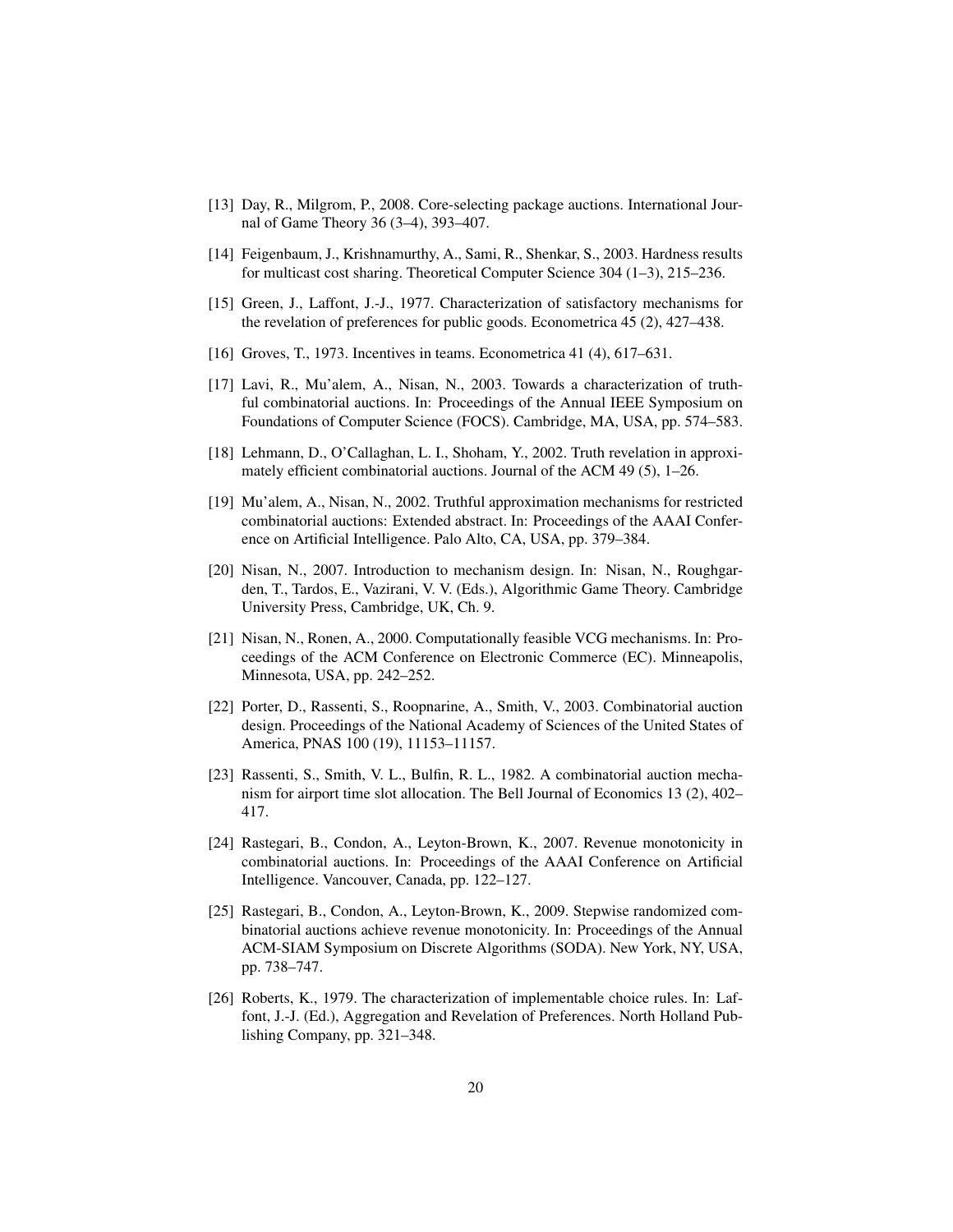- [27] Rochet, J.-C., 1987. A necessary and sufficient condition for rationalizability in a quasi-linear context. Journal of Mathematical Economics 16 (2), 191–200.
- [28] Rothkopf, M. H., 2007. Thirteen reasons why the Vickrey-Clarke-Groves process is not practical. Operations Research 55 (2), 191–197.
- [29] Saks, M., Yu, L., 2005. Weak monotonicity suffices for truthfulness on convex domains. In: Proceedings of the ACM Conference on Electronic Commerce (EC). Vancouver, BC, pp. 286–293.
- [30] Todo, T., Iwasaki, A., Yokoo, M., 2009. Characterization of strategy-proof, revenue monotone combinatorial auction mechanisms and connection with falsename-proofness. Proceedings of the 5th Workshop on Internet and Network Economics, WINE'09, 561–568.
- [31] Vickrey, W., 1961. Counterspeculations, auctions, and competitive sealed tenders. Journal of Finance 16 (1), 8–37.
- [32] Yokoo, M., 2006. Pseudonymous bidding in combinatorial auctions. In: [12], Ch. 7, pp. 161–187.
- [33] Yokoo, M., Matsutani, T., Iwasaki, A., 2006. False-name-proof combinatorial auction protocol: Groves mechanism with submodular approximation. In: Proceedings of the International Joint Conference on Autonomous Agents and Multiagent Systems (AAMAS). Hakodate, Japan, pp. 1135–1142.
- [34] Yokoo, M., Sakurai, Y., Matsubara, S., 2001. Robust combinatorial auction protocol against false-name bids. Artificial Intelligence 130 (2), 167–181.
- [35] Yokoo, M., Sakurai, Y., Matsubara, S., 2004. The effect of false-name bids in combinatorial auctions: New fraud in internet auctions. Games and Economic Behavior 46 (1), 174–188.

## A. Formal Definitions

In this section we formally define the concepts introduced in Section 2. Let valuation function  $v_{\mathbb{G},i}$  for bidder  $i \in \mathbb{N}$  map  $2^{\mathbb{G}}$  to the nonnegative reals. For every  $G \subset \mathbb{G}$ let valuation function  $v_{G,i}$  be the restriction of  $v_{G,i}$  to  $2^G$ . Whenever G is understood, we drop it from the subscript.

Let V denote the universal set of all possible valuation profiles. Let  $V_{N,G}$  denote a set of valuation profiles for the set of participating bidders  $N$  and the set of goods for sale G. Let  $V_{N,G}$  denote the set of all valuation profiles given a set of participating bidders N and a set of goods for sale G; that is, the set of all valuation profiles  $v_G$  for which  $v_i = \emptyset$  if and only if  $i \notin N$ .

In a particular auction, bidders' valuation functions may be drawn from some restricted set. Let  $V_{N,G} \subseteq V_{N,G}$  denote a subspace of the universal set of valuation profiles for the set of participating bidders  $N$  and the set of goods for sale  $G$ . Let  $V_{N,G,i}$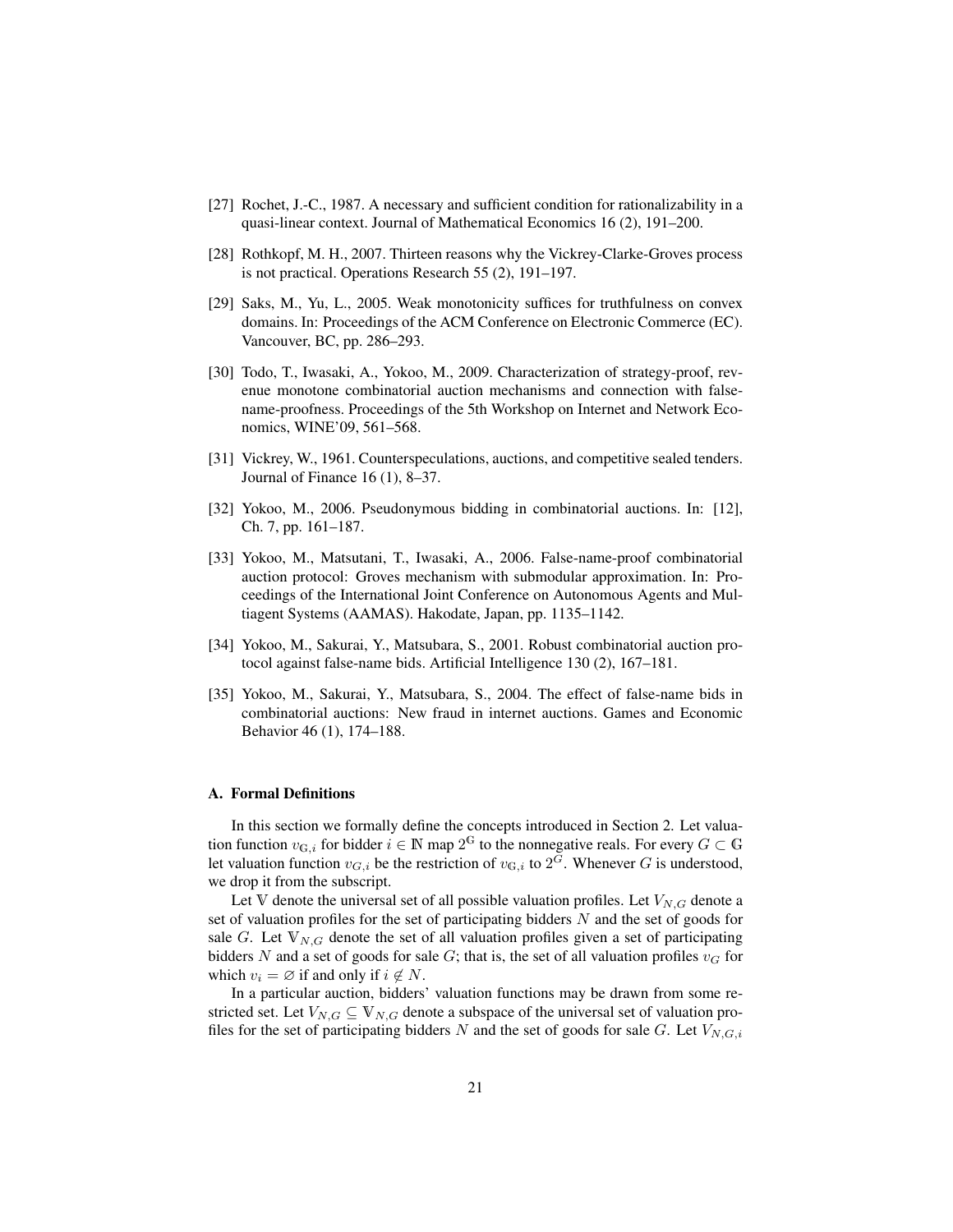denote the set  $\{v_i|(v_1,\ldots,v_i,\ldots,v_n) \in V_{N,G}\}$ . Let  $\mathcal{V}_{N,G}$  denote the universal set of valuation profile subspaces, that is  $\mathcal{V}_{N,G} = \{V_{N,G} \mid N \subseteq \mathbb{N}, G \subseteq \mathbb{G}, V_{N,G} \subseteq \mathbb{V}_{N,G}\}.$ Let  $V$  denote a set of valuation profile subspaces with at least one member corresponding any  $N \subseteq \mathbb{N}$  and  $G \subseteq \mathbb{G}$ . That is,  $\mathcal{V} \subseteq \mathcal{V}_{\mathbb{N},\mathbb{G}}$  and  $\exists V_{N,G} \in \mathcal{V}, \forall N \subseteq \mathbb{N}, G \subseteq \mathbb{G}$ . Note that there could be more than one subspace corresponding to a fixed  $N$  and a fixed  $G$  in  $\mathcal V$ .

Consider the case of known single-minded bidders. Let  $N \subseteq \mathbb{N}$  and  $G \subseteq \mathbb{G}$  be fixed. Let  $b = (b_1, b_2, \dots, b_n) \in (2^G)^n$ . If i is a participating bidder, let  $V_{N,G,i}^{(b)}$  be the set of all possible single-minded valuation functions, taken over all possible choices of  $v_i$ , and otherwise let  $V_{N,G,i}^{(b)} = \emptyset$ . Let  $V_{N,G}^{(b)} = V_{N,G,1}^{(b)} \times \ldots \times V_{N,G,n}^{(b)}$ . Then,  $V_{N,G}^{(b)}$  $v_i$ , and otherwise for  $v_{N,G,i} - \Sigma$ . Ext  $v_{N,G} - v_{N,G,1} \wedge \cdots \wedge v_{N,G,n}$ . Then,  $v_{N,G}$ <br>is simply the space of valuation profiles in which participating bidders are all singleminded and each participating bidder i values bundle  $b_i$ . Let  $\mathcal{V}^{(ksm)}$  denote the set of valuation profile subspaces for known single-minded bidders,  $\mathcal{V}^{(ksm)} = \{V_{N,G}^{(b)} | N \subseteq$  $\mathbb{N}, G \subseteq \mathbb{G}, b \in (2^G)^n$ .

#### *A.1. CA mechanisms*

We first formally define a combinatorial auction mechanism. Observe that our definition requires a mechanism to define allocations and payments for all possible sets of bidders, all possible sets of goods, and all corresponding valuation profiles belonging to a given, possibly restricted set. Also, note the implicit assumption that the auction setting—i.e., N, G and  $V_{N,G}$ —is common knowledge among all bidders and the auctioneer.

Definition 17 (CA Mechanism). *Let the set of valuation profile subspaces* V *be given. A* deterministic direct Combinatorial Auction (CA) mechanism M *(CA mechanism) maps each*  $V_{N,G} \in V$ ,  $N \subseteq \mathbb{N}$  *and*  $G \subseteq \mathbb{G}$ *, to a pair*  $(a, p)$  *where* 

- a, the allocation scheme, maps each  $\hat{v} \in V_{N,G}$  to an allocation tuple  $a =$  $(a_1(\widehat{v}), \ldots, a_n(\widehat{v}))$  *of goods, where*  $\cup_i a_i(\widehat{v}) \subseteq G$ *,*  $a_i(\widehat{v}) \cap a_j(\widehat{v}) = \emptyset$  *if*  $i \neq j$ *, and*  $a_i(\widehat{v}) = \emptyset$  *if*  $\widehat{v}_i = \emptyset$ *.*
- p, the payment scheme, maps each  $\hat{v} \in V_{N,G}$  to a payment tuple  $p = (p_1(\hat{v}), \ldots,$  $p_n(\hat{v})$ ), where  $p_i(\hat{v})$  *is the payment from bidder i to the auctioneer such that*  $p_i(\widehat{v}) = 0$  *if*  $\widehat{v}_i = \emptyset$ *.*

We say that CA mechanism M is defined for V. A CA mechanism is *defined for known single-minded bidders* if its set of valuation profile subspaces is  $\mathcal{V}^{(ksm)}$ . From the definition it follows that the allocation and payment functions depend on the set  $V_{N,G}^{(b)} \in \mathcal{V}^{(ksm)}$  from which bidders' valuation profiles are drawn. Informally, b is *known*, since the allocation and payments depend on b. Observe that our definition requires that the mechanism be defined for *all* possible known single-minded valuations, not just for the set of bundles that a given set of bidders might value.

A set of valuation subspaces  $V$  subsumes another set of valuation subspaces  $V'$  if and only if for all  $V'_{N,G} \in V'$ , there exists  $V_{N,G} \in V$  such that  $V'_{N,G} \subseteq V_{N,G}$ . For example, the set of valuation subspaces for single-minded bidders subsumes the set of valuation subspaces for known single-minded bidders.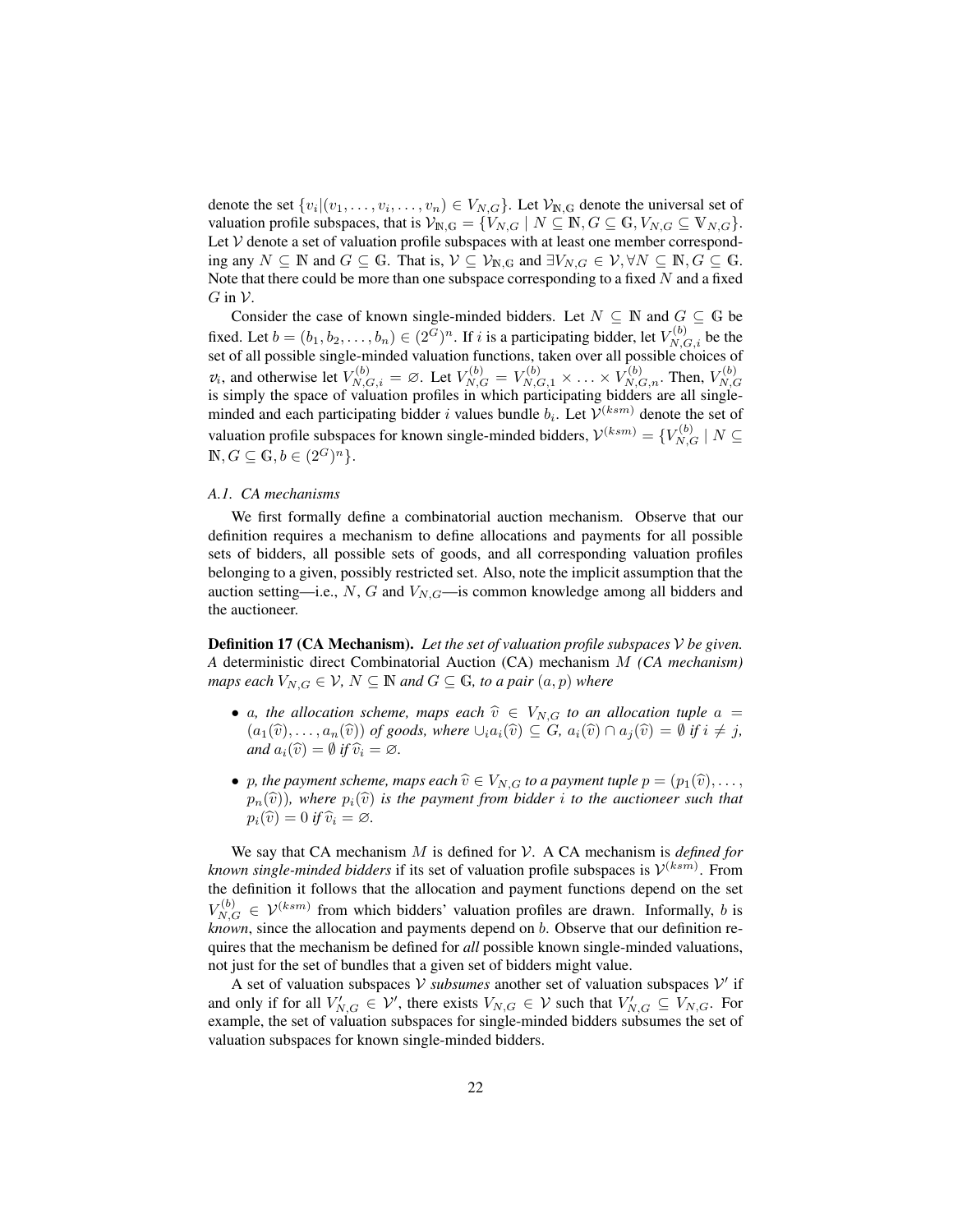We can say that the class of mechanisms defined for  $V$  is a subset of the class of mechanisms defined for known single-minded bidders when  $V$  subsumes known single-minded valuations. The preceding claim is in fact true in a general sense, that is even if we replace known single-minded valuations with any  $\mathcal{V}'$ . The following lemma states it formally. On some level this result is obvious; however, we were not able to find any formal discussion of it in the literature and so present it here for completeness.

**Lemma 18.** If  $V$  subsumes  $V'$ , then every social choice function that can be imple*mented by a mechanism defined for* V *can also be implemented by a mechanism defined* for  $V'$ .

Proof Without loss of generality ((by the revelation principle)), we can restrict ourselves to truthful mechanisms. The allocation function in a truthful mechanism is precisely the social choice function. Let  $M^{(\mathcal{V})}$  be a truthful mechanism defined for V. Modify  $M^{(\mathcal{V})}$  such that given declared valuation profile  $\hat{v} \in V'_{N,G}, V'_{N,G} \in \mathcal{V}'$ , runs the same allocation and payment functions as  $M^{(\mathcal{V})}$  would run on  $\hat{v} \in V_{N,G}$ ,  $V_{N,G} \in \mathcal{V}$ , where  $V'_{N,G} \subseteq V_{N,G}$ . As  $\mathcal{V}$  subsumes  $\mathcal{V}'$ , such a  $V_{N,G}$  exists. Let  $M^{(\mathcal{V}')}$ be this new mechanism that is defined for  $V'$ .  $M^{(V')}$  is clearly truthful, since is  $M^{(V)}$ .  $\Box$ 

Informally speaking, for each mechanism M defined for  $\mathcal V$ , there is a corresponding mechanism  $M'$  defined for  $V'$ . We will use the above claim in Section 3 to state our result for general CA mechanisms.

#### *A.2. Properties of CA mechanisms*

Here, we formally define properties that we may require of a CA mechanism.

Definition 19 (Dominant-strategy truthfulness). *A CA mechanism* M *is* dominant strategy truthful *(or* DS truthful*) if and only if for all fixed sets of participating bidders, it is a best response for each participating bidder to declare her true valuation regardless of the declarations of the other participating bidders. That is, for all*  $N ⊆ N, G ⊆ G, V_{N,G} ∈ V, \hat{v} ∈ V_{N,G}, v_i ∈ V_{N,G,i}$ *, and for every bidder i we have that*

$$
v_i(a_i(v_i,\widehat{v}_{-i})) - p_i(v_i,\widehat{v}_{-i}) \ge v_i(a_i(\widehat{v})) - p_i(\widehat{v}).
$$

Definition 20 (Participation). *A truthful CA mechanism* M *satisfies* participation *if and only if for all*  $N \subseteq \mathbb{N}, G \subseteq \mathbb{G}, V_{N,G} \in V$ *, and*  $v \in V_{N,G}$ *,*  $p_i(v) = 0$  *for all bidder i* for whom  $v_i(a_i) = 0$  (*i.e., who does not win*).

Definition 21 (Efficiency). *A CA mechanism* M *is efficient if its chosen allocation in equilibrium,*  $a^*$ *, maximizes the social welfare; that is, for all*  $N \subseteq \mathbb{N}, G \subseteq \mathbb{G}$ *,*  $V_{N,G} \in \mathcal{V}$ , and  $v \in V_{N,G}$ ,

$$
\mathbf{a}^* \in \arg \max_{\mathbf{a} \in \mathcal{A}_{N,G}} \sum_{i \in N} v_i(\mathbf{a}_i).
$$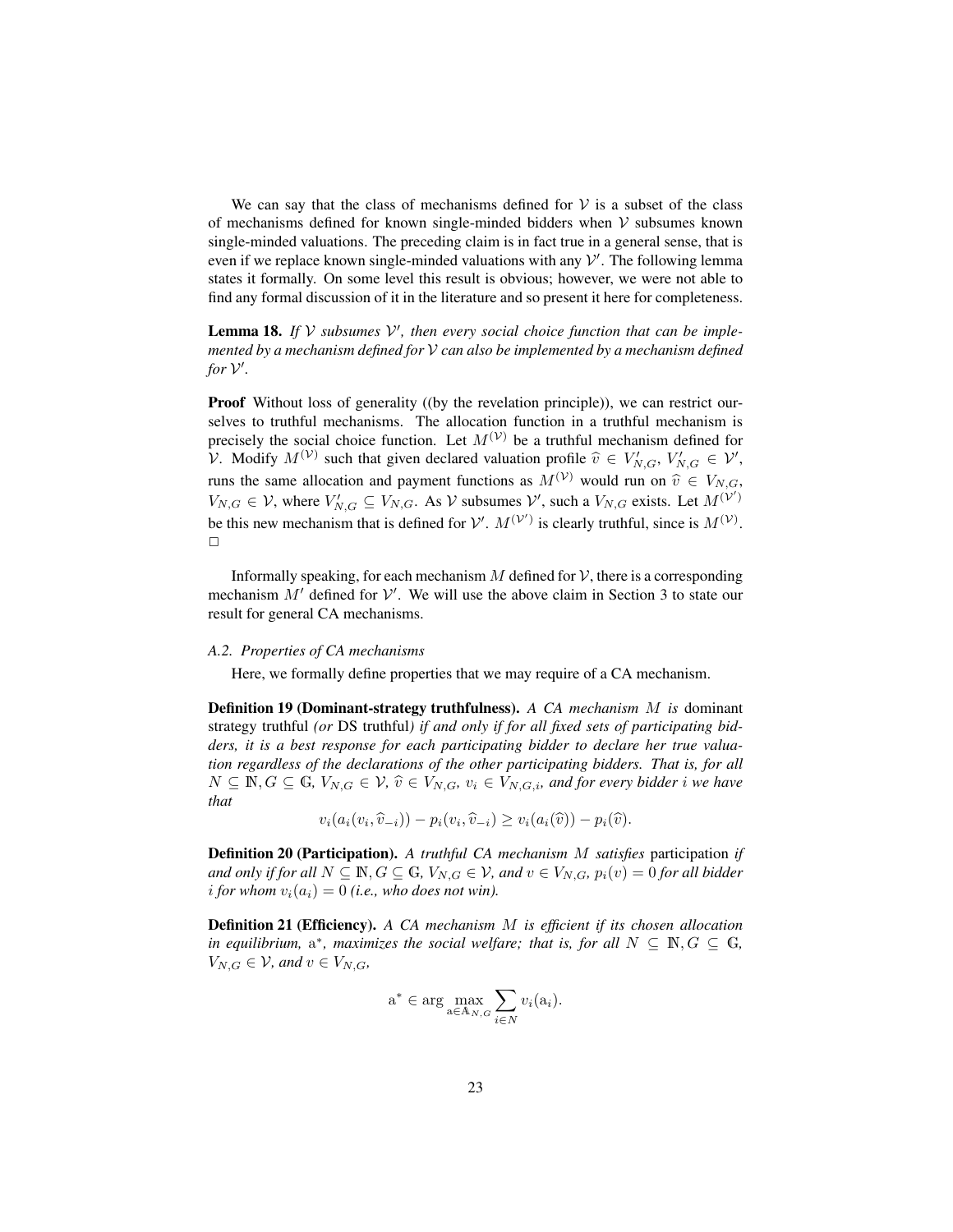Definition 22 (Revenue monotonicity). *A truthful CA mechanism* M *is bidder revenue monotonic (or revenue monotonic) if and only if for all*  $N \subseteq \mathbb{N}, G \subseteq \mathbb{G}$ ,  $V_{N,G} \in \mathcal{V}$ ,  $v \in V_{N,G}$  *and for all bidders j,* 

$$
\sum_{i \in \mathbb{N}} p_i(v) \ge \sum_{i \in \mathbb{N} \setminus \{j\}} p_i(v_{-j}).
$$

Definition 23 (Weak Maximality). *A truthful CA mechanism* M *is* weakly maximal with respect to bidder *i if and only if for all*  $N \subseteq \mathbb{N}$  *where*  $i \in N$ *, for all*  $G \subseteq \mathbb{G}$ *, and for all*  $V_{N,G}\in\mathcal{V}$ , there exists a set of nonnegative finite constants  $\{\alpha_{N,G,V_{N,G},i,g}\mid g\in\mathcal{V}$  $G$  *such that the following holds. For all*  $v \in V_{N,G}$ *, M always chooses an allocation* a *where either:*

- 1.  $v_i(a_i) > 0$ *; or*
- 2. *for all allocations* a' with  $v_i(a_i') > \alpha_{N,G,V_{N,G},i,a_i'}, |a_i'| = 1$ , and  $a_j' = a_j \setminus a_i'$  for *all*  $j \neq i$ , it must be the case that for some  $j$ ,  $v_j(a'_j) < v_j(a_j)$ .

Note that  $\alpha$  is subscripted by N, G and  $V_{N,G}$ . This is because a CA mechanism may set different bidder-specific reserve prices for different settings, i.e. for different sets of participating bidders  $N$ , available goods  $G$ , and different valuation profiles subspaces  $V_{N,G}$ . Also note that in the informal definition of weak maximality that we provided in Section 2,  $V_{N,G}$  in the subscript of  $\alpha$  was replaced by b, bidders' bundles of interest. This change is innocuous as, in the case of known single-minded bidders, all the knowledge that a mechanism extracts from  $V_{N,G}$  can be learned from b.

In what follows let  $(V_{N,G})_{-i}$  denote the set  $\{v_{-i}|v \in V_{N,G}\}.$ 

Definition 24 (Consumer sovereignty). *A CA mechanism* M *satisfies consumer sove/ reignty if and only if for all*  $N \subseteq \mathbb{N}$ ,  $G \subseteq \mathbb{G}$ , and  $V_{N,G} \in \mathcal{V}$ ,  $\forall i \in N$  and  $\forall \hat{v}_{-i} \in$  $(V_{N,G})$ <sub>-i</sub>, for all  $s \subseteq G$  that i may value above zero according to  $V_{N,G}$ , there exists some finite amount  $k_5^s(\hat{v}_{-i}) \in \mathbb{R}$ ,  $k_5^s(\hat{v}_{-i}) > 0$ , such that i can win s by reporting that she values  $\varepsilon$  at amount at least  $k_5(\hat{v}_{-i}) > 0$ , such that i can win s by reporting that she values *s* at amount at least  $k_i^s(\hat{v}_{-i})$ .

# B. Maximality

We use a weakened version of maximality in our work as it is sufficient for our purpose and, being a weaker constraint, makes our impossibility result stronger. Maximality, on the other hand, is useful when one is trying to prove a possibility result (see, e.g., Rastegari et al. [25]).

Definition 25 (Maximality). *A truthful CA mechanism* M *is* maximal with respect to bidder *i* if and only if for all  $N \subseteq \mathbb{N}$  where  $i \in N$ , for all  $G \subseteq \mathbb{G}$ , and for all  $V_{N,G} \in V$ , *there exists a set of nonnegative finite constants*  $\{\alpha_{N,G,V_{N,G},i,s} \mid s \subseteq G\}$  *such that the following holds. For all*  $v \in V_{N,G}$ , M *always chooses an allocation* a *where either*:

- 1.  $v_i(a_i) > 0$ *; or*
- 2. *for all allocations* a' *with*  $v_i(a'_i) > \alpha_{N,G,V_{N,G},i,a'_i}$ , and  $a'_j = a_j \setminus a'_i$  for all  $j \neq i$ , *it must be the case that for some j,*  $v_j(a'_j) < v_j(a_j)$ .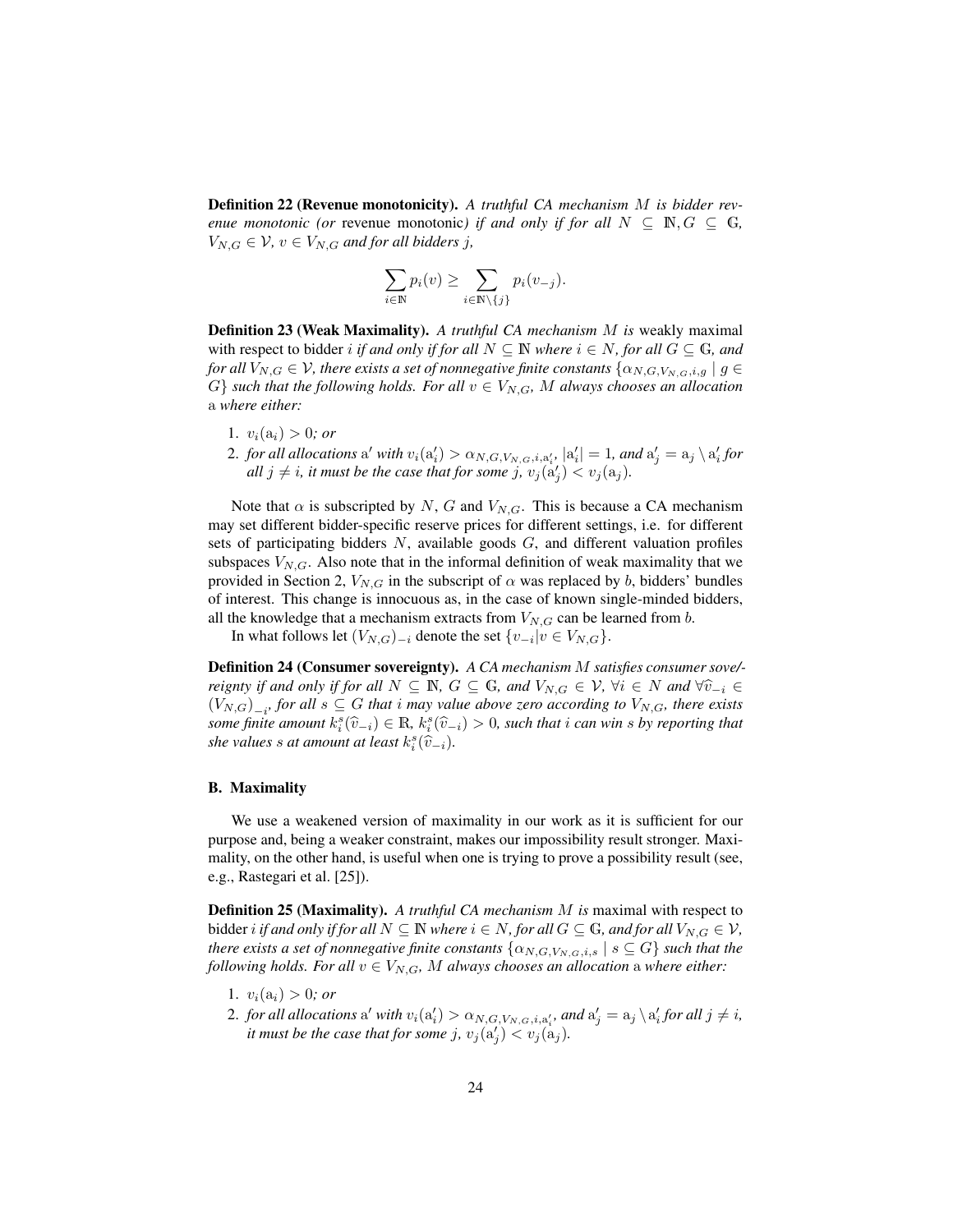Observe that the definition of weak maximality is simply derived from the definition of maximality by restricting  $a'_i$  to be of size 1. Intuitively, maximality ensures that the mechanism does not withhold any subset of goods, or give the goods away to the bidders who do not value them, when they are sufficiently valued by a losing bidder. The quantities  $\{\alpha_{N,G,V_{N,G},i,s} \mid s \subseteq G\}$  can be thought of as bidder- and bundle-specific reserve prices.<sup>7</sup>

Many interesting mechanisms are maximal. First, it is straightforward to show that efficiency implies maximality. Second, we show here that a broad class of affine maximizing mechanisms are maximal.

Affine maximizers generalize the idea behind the VCG mechanism's allocation rule (which aims to maximize the social welfare) by allowing the mechanism to restrict the set of possible allocations, to assign different nonnegative weights  $\omega_i$  to different players, and to assign different additive weights  $\gamma$ <sub>a</sub> to different allocations.

Definition 26 (Affine maximizer). *A CA mechanism is an affine maximizer if for some*  $\mathbb{A}_{N,G}' \subseteq \mathbb{A}_{N,G}$ , nonnegative  $\{\omega_i\}_{i \in \mathbb{N}}$  and  $\{\gamma_{\rm a}\}_{{\rm a} \in \mathbb{A}_{N,G}'}$ , for all  $N \subseteq \mathbb{N}, G \subseteq \mathbb{G}, V_{N,G} \in$  $V, v \in V_{N,G}$ , its chosen allocation in equilibrium,  $a^*$  satisfies the following:

$$
a^* \in \arg \max_{a \in A'_{N,G}} \left( \sum_i \omega_i v_i(a_i) + \gamma_a \right).
$$

We call  $\{\omega_i\}_{i\in\mathbb{N}}$  and  $\{\gamma_{\alpha}\}_{{\alpha}\in{\mathbb{A}_{N,G}^{\prime}}}$  the allocation parameters of affine maximizer M.

Theorem 27. *Let* M *be an affine maximizing truthful CA mechanism with finite allocation parameters*  $\{\omega_i\}_{i\in\mathbb{N}}$  *and*  $\{\gamma_a\}_{a\in A_{N,G}}$ *. Suppose that for some*  $i \in \mathbb{N}$ *,*  $\omega_i > 0$ *. Then* M *is maximal with respect to bidder* i*.*

**Proof** Let  $\alpha_{N,G,V_{N,G},i,s} = \frac{\max_a \{\gamma_a\}}{\omega_i}$  $\frac{\mathfrak{c}_{\mathbf{a}}\{\gamma_{\mathbf{a}}\}}{\omega_i}$ ,  $\forall N \subseteq \mathbb{N}$  where  $i \in N$ ,  $\forall G \subseteq \mathbb{G}$  and  $\forall s \subseteq G$ . We prove that M is maximal with respect to bidder i. Assume for contradiction that M is not maximal with respect to i. Then, for some v, M's allocation scheme maps v to an allocation a that satisfies the following properties: (i)  $v_i(a_i) = 0$ , and (ii)  $\exists s \subseteq G$ ,  $\exists a' \in A_{N,G}: a'_i = s \text{ and } \forall j \neq i, a'_j = a_j \setminus s \text{ such that } v_i(a'_i) > \alpha_{N,G,V_{N,G},i,s} \text{ and }$  $v_j(\mathbf{a}'_j) \ge v_j(\mathbf{a}_j).$ 

From construction and (i) and (ii) we have that

$$
\sum_{k\in N} \omega_k v_k(a'_k) + \gamma_{a'} > \sum_{k\in N\setminus\{i\}} \omega_k v_k(a'_k) + \max_a \{\gamma_a\} + \gamma_{a'} \ge \sum_{k\in N} \omega_k v_k(a_k) + \gamma_{a'}.
$$

Since M is affine maximizing it would not choose allocation a, giving us our contra- $\Box$ 

<sup>&</sup>lt;sup>7</sup>Note that in the definition of maximality there exist distinct  $\alpha$  variables for each different subset of goods  $s \subseteq G$ ; in contrast, in the definition of weak maximality, there exist distinct  $\alpha$ 's only for each single good  $g \in G$ . Thus, we can understand the  $\alpha$ 's as representing bundle-specific reserve prices in maximal mechanisms, and item-specific reserve prices in weakly maximal mechanisms.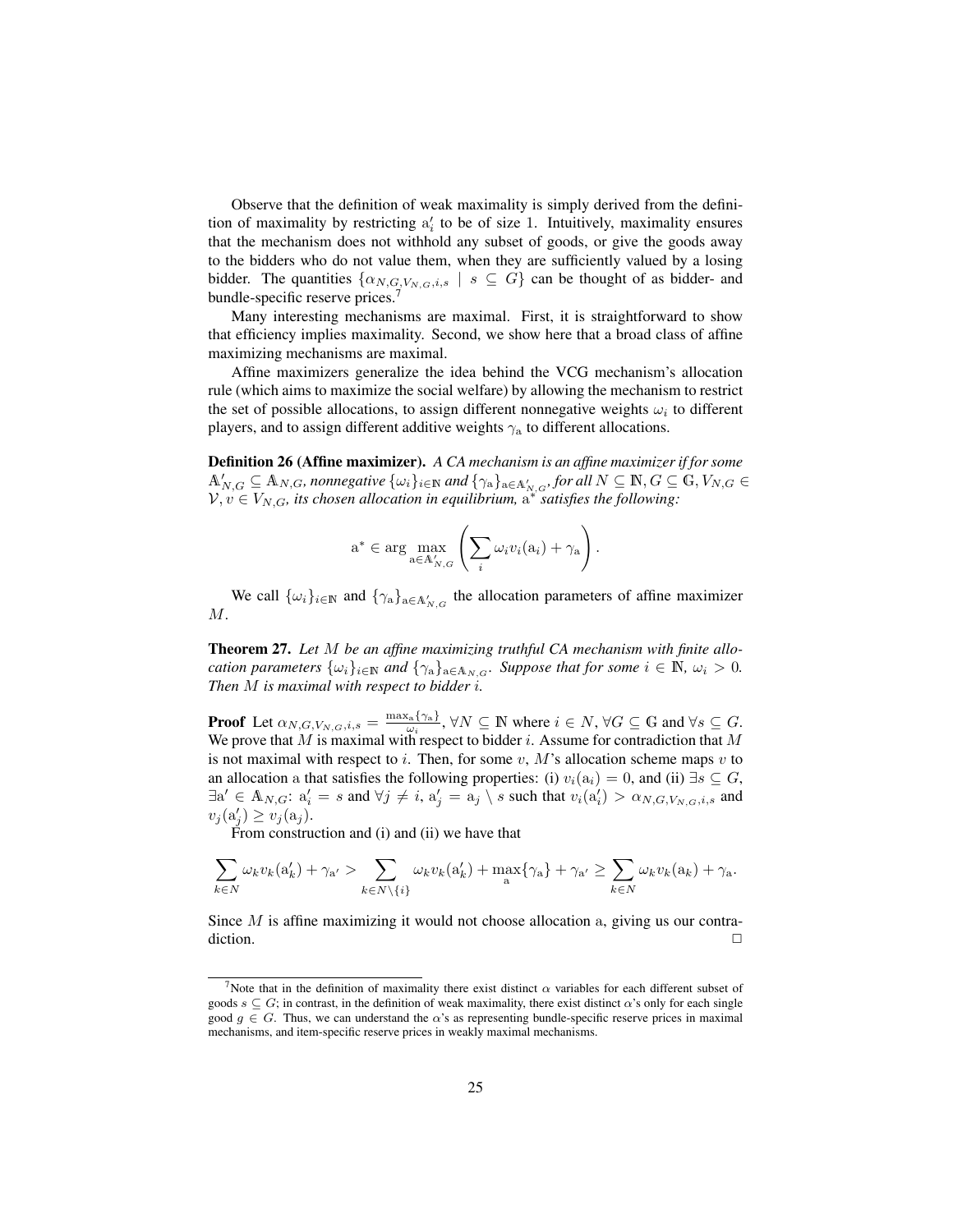Finally, all mechanisms that are *strongly Pareto efficient with respect to bidders' valuations* are also maximal.

Definition 28 (Strong Pareto efficiency with respect to bidders' valuations). *A mechanism is* strongly Pareto efficient with respect to bidders' valuations *if it chooses allocations that would be strongly Pareto efficient if monetary transfers were disallowed.*

Note that these allocations are a superset of those that are strongly Pareto efficient when transfers are permitted. Thus, a broader class of mechanisms achieves strong Pareto efficiency with respect to bidders' valuations than achieve strong Pareto efficiency.

In case of single-minded bidders, strong Pareto efficiency with respect to bidder's valuations is equivalent to maximality with respect to all bidders when all bidder- and bundle-specific reserve prices,  $\alpha$ 's, are set to zero.

In general, however, maximality is a weaker condition than strong Pareto efficiency. To see this, consider an example with a single bidder, 1, and two goods  $\{g_1, g_2\}$ . Assume that bidder 1 values each good individually, and also (e.g., by free disposal) values a bundle of both goods. A mechanism that awards either of the goods, but not both, to bidder 1 is maximal but does not satisfy strong Pareto efficiency. Alternatively, if bidder 1 were single-minded and interested in {g1, g2}, then *any* mechanism would be weakly maximal with respect to bidder 1, whereas a mechanism that is maximal with respect to bidder 1 has to award both goods to her as long as she values them above the bidder- and bundle-specific reserve price.

## C. Impossibility Results for General CA Mechanisms

**Theorem 29.** Let  $|G| > 2$  and  $|N| > 3$ . Let M be a CA mechanism whose set of *valuation subspaces* V *subsumes known single-minded bidders, that offers dominant strategies to the bidders and satisfies participation, consumer sovereignty, and weak maximality with respect to at least two bidders. Then* M *is not revenue monotonic.*

Proof The proof directly follows from Lemma 18 and Theorem 5. Following Lemma 18, if there is a mechanism M defined for  $\mathcal{V}$ -i.e., M's set of valuation subspaces is  $V$ —that offers dominant strategies to the bidders and satisfies participation, consumer sovereignty, weak maximality with respect to at least two bidders and revenue monotonicity, then there exists a mechanism  $M^{(ksm)}$  defined for known single-minded bidders that has all the above properties. By Theorem 5, such a mechanism  $M^{(ksm)}$ does not exist, and thus nor does such a mechanism  $M$ .

The following corollaries are the extension of those in Section 4 to the general case. We omit the proofs as they are very similar to the proofs given in Section 4 except that they have to also appeal to Lemma 18, making an argument similar to the one in the proof of Theorem 29.

**Corollary 30.** Let  $|G| > 2$  and  $|N| > 3$ . Let M be a CA mechanism whose set of *of valuation subspaces subsumes known single-minded bidders, that offers dominant strategies to the bidders, and that satisfies participation, consumer sovereignty, and weak maximality with respect to at least two bidders. Then* M *is not false-name-proof.*